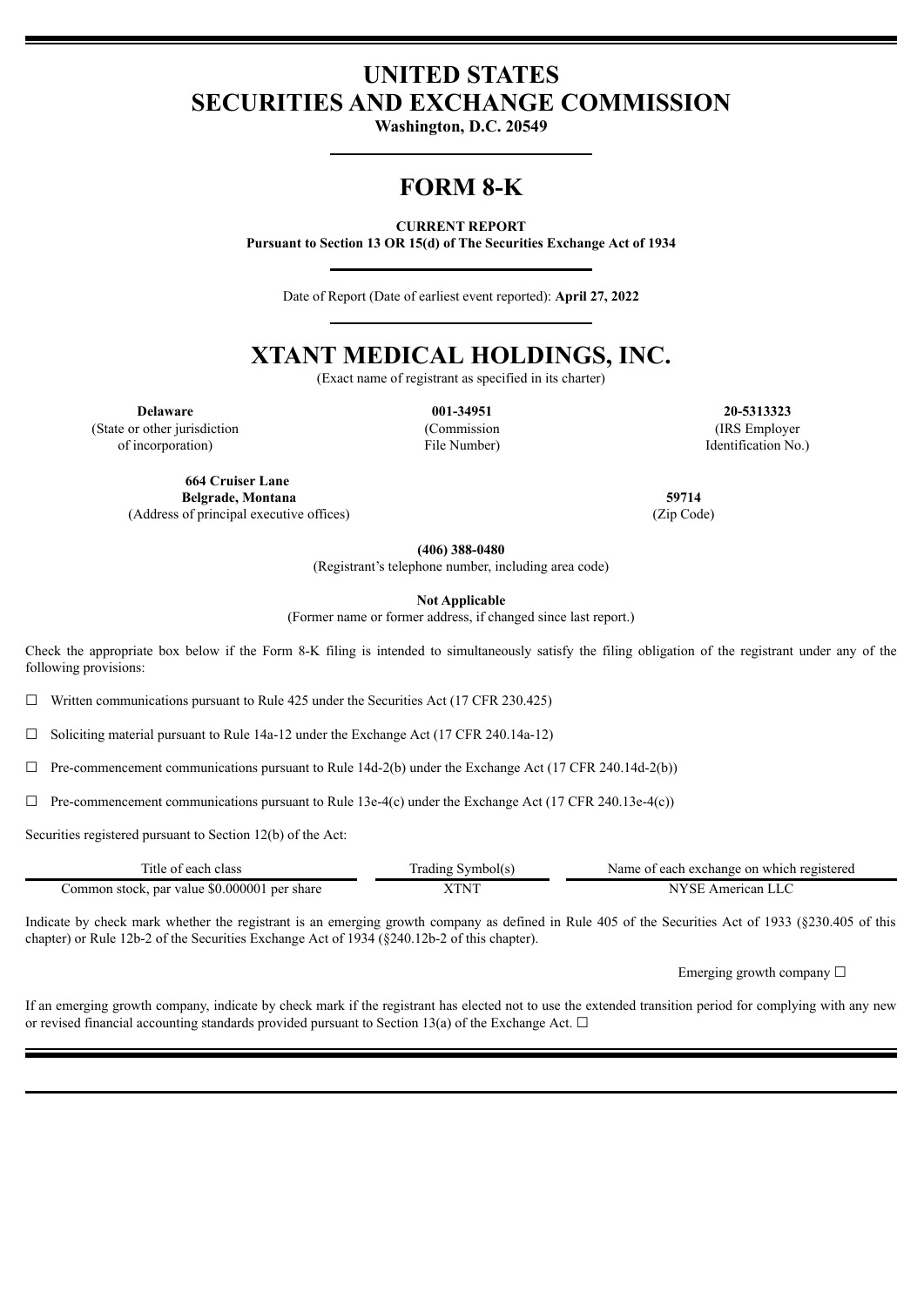#### Item 5.02 Departure of Directors or Certain Officers; Election of Directors; Appointment of Certain Officers; Compensatory Arrangements of **Certain Officers.**

On April 27, 2022, the Board of Directors of Xtant Medical Holdings, Inc. (the "Company") approved the appointment of Scott C. Neils as noninterim Chief Financial Officer, effective June 1, 2022.

Subsequent to such appointment, the Company and Scott Neils entered into an employment agreement, which will be effective as of June 1, 2022, pursuant to which Mr. Neils will serve as Chief Financial Officer, and in consideration thereof, will receive an annual base salary of \$400,000 and a potential annual bonus of 50% of base salary, which bonus for the 2022 calendar year will be prorated based on his earned base salary. The employment agreement contains severance provisions which provide that in the event Mr. Neils's employment is terminated by the Company without "cause" (as defined in the agreement), he will be entitled to receive a severance payment equal to 12 months base salary payable as salary continuation payments, a prorated bonus for the year of termination if earned pursuant to the terms of the bonus plan, and reimbursement of COBRA payments for 12 months, and in the event his employment is terminated by the Company within 12 months following a "change in control" or should he resign for "good reason" (as such terms are defined in the agreement) within that period, then his 12 months base salary will be paid to him in a lump-sum payment. To be eligible to receive these payments, Mr. Neils will be required to execute and not revoke a release of claims. The agreement also contains standard confidentiality, noncompetition, non-solicitation and assignment of intellectual property provisions.

The foregoing summary description of the employment agreement with Mr. Neils does not purport to be complete and is qualified in its entirety by reference to the full text of the employment agreement, which is filed as Exhibit 10.1 to this Current Report on Form 8-K and incorporated herein by reference.

#### **Item 9.01 Financial Statements and Exhibits.**

#### *(d) Exhibits.*

| Exhibit No. | <b>Description</b>                                                                                                      |
|-------------|-------------------------------------------------------------------------------------------------------------------------|
| 10.1        | Employment Agreement effective as of June 1, 2022 between Xtant Medical Holdings, Inc. and Scott Neils (filed herewith) |
| 104         | Cover Page Interactive Data File (embedded within the Inline XBRL document)                                             |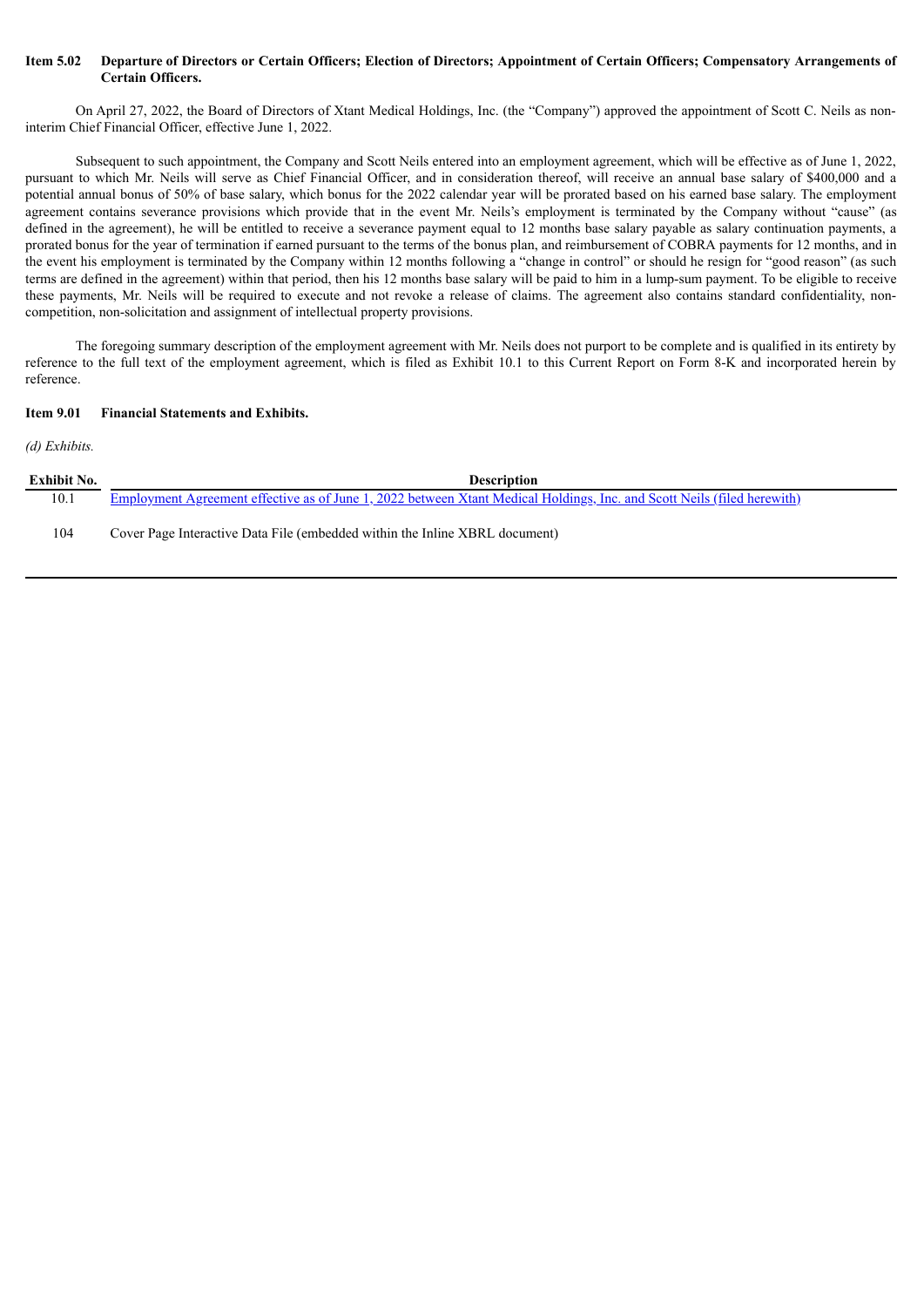#### **SIGNATURE**

Pursuant to the requirements of the Securities Exchange Act of 1934, the registrant has duly caused this report to be signed on its behalf by the undersigned hereunto duly authorized.

# **XTANT MEDICAL HOLDINGS, INC.**

By: */s/ Sean E. Browne*

Sean E. Browne *President and Chief Executive Of icer*

Date: May 2, 2022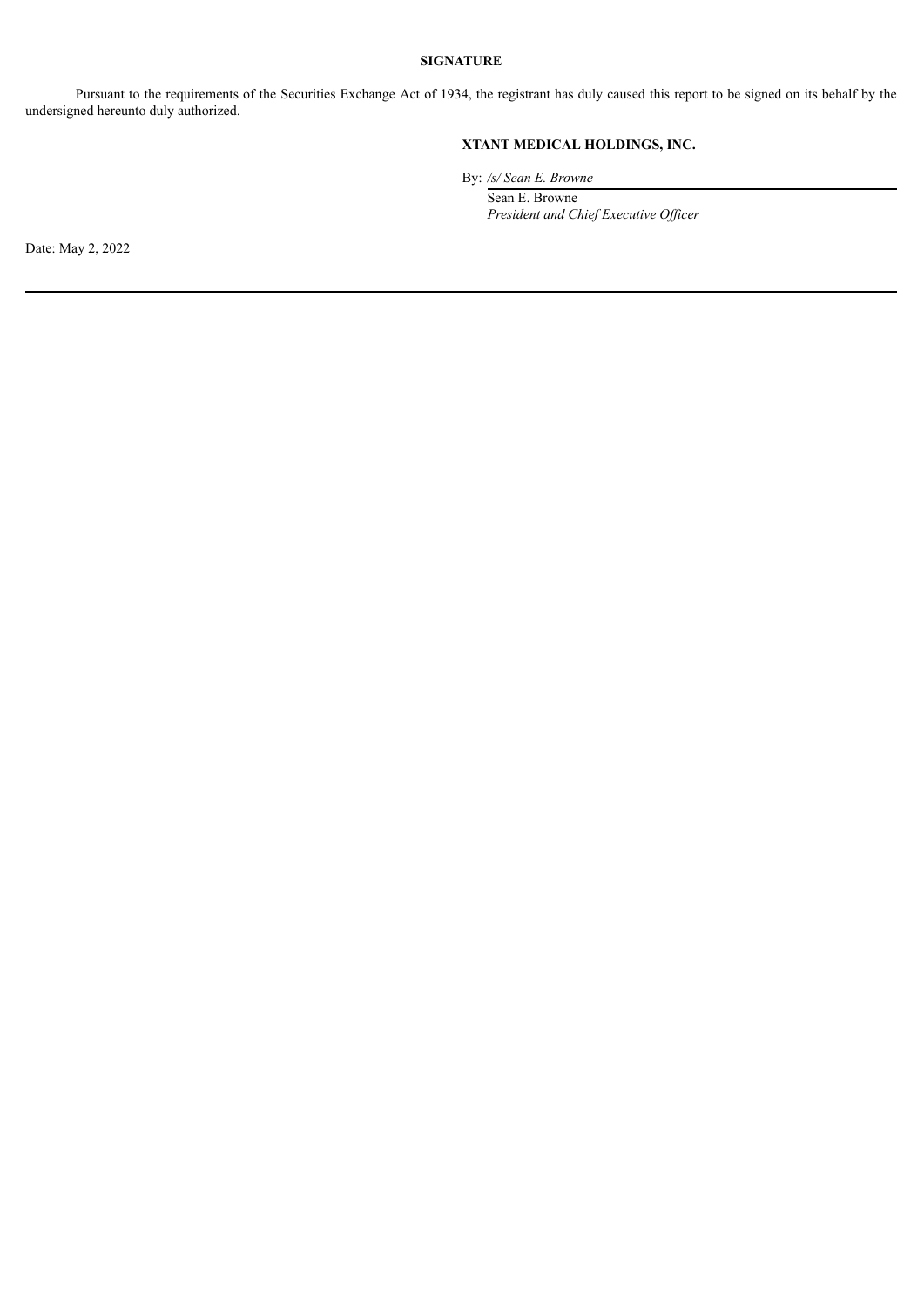#### **EMPLOYMENT AGREEMENT**

<span id="page-3-0"></span>This Employment Agreement ("Agreement") is effective as of June 1, 2022 ("Effective Date"), by and between Xtant Medical Holdings, Inc., a Delaware corporation (the "Company"), and Scott C. Neils, an individual ("Employee"). The Company and Employee are sometimes referred to as the "Parties" or "Party" in this Agreement, and the Company may designate a subsidiary to be the employer of the Employee.

In consideration of the mutual promises, covenants and agreements contained in this Agreement, and other good and valuable consideration, the receipt and sufficiency of which are hereby acknowledged, the Parties agree as follows:

#### **1. EMPLOYMENT AND DUTIES.**

A. Job Title and Responsibilities and Place of Employment. The Company hereby employs Employee, and Employee hereby agrees to be employed, as Chief Financial Officer reporting to the Company's Chief Executive Officer. If Employee's title and responsibilities change during the course of Employee's employment with Employer, the terms of this Agreement shall remain in full force and effect regardless of any change in Employee's title or responsibilities.

B. Full-Time Best Efforts. Employee agrees to devote Employee's full professional time and attention to the business of the Company (and its subsidiaries, affiliates, or related entities) and the performance of Employee's obligations under this Agreement, and will at all times faithfully industriously and to the best of Employee's ability, experience and talent, perform all of Employee's obligations hereunder. Employee shall not, at any time during Employee's employment by the Company, directly or indirectly, act as a partner, officer, director, consultant or employee, or provide services in any other capacity to any other business enterprise that conflicts with the Company's business or Employee's duty of loyalty to the Company.

C. At-Will Employment. Employee acknowledges that his employment remains at-will and that as an at-will employee, Employee's services may be terminated with or without cause by the Company or by the Employee at any time upon written notice to the other Party of any termination of employment, unless otherwise required by state law.

D. Duty of Loyalty. Employee acknowledges that during Employee's employment with the Company, Employee has participated in and will participate in relationships with existing and prospective clients, customers, partners, suppliers, service providers and vendors of the Company that are essential elements of the Company's goodwill. The Parties acknowledge that Employee owes the Company a fiduciary duty to conduct all affairs of the Company in accordance with all applicable laws and the highest standards of good faith, trust, confidence and candor, and to endeavor, to the best of Employee's ability, to promote the best interests of the Company.

E. Conflict of Interest. Employee agrees that while employed by the Company, and except with the advance written consent of a duly authorized officer of the Company. Employee will not enter into, on behalf of the Company, or cause the Company or any of its affiliates to enter into, directly or indirectly, any transactions with any business organization in which Employee or any member of Employee's immediate family may be interested as a shareholder, partner, member, trustee, director, officer, employee, consultant, lender or guarantor or otherwise; provided, however, that nothing in this Agreement shall restrict transactions between the Company and any company whose stock is listed on a national securities exchange or actively traded in the over-the-counter market and over which Employee does not have the ability to control or significantly influence policy decisions.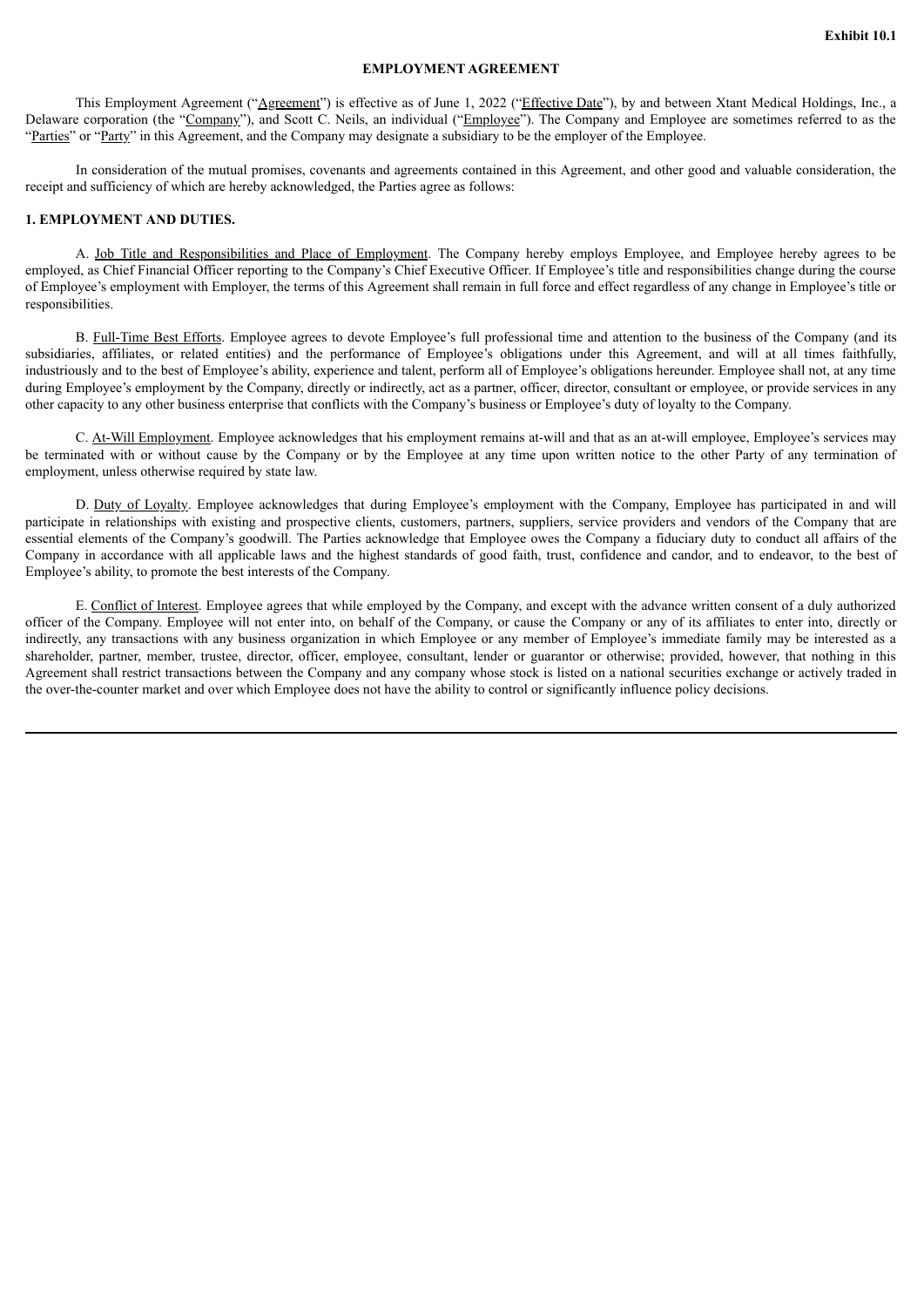#### **2. COMPENSATION.**

A. Base Pay. The Company agrees to pay Employee gross annual compensation of \$400,000 ("Base Salary"), less usual and customary withholdings, which shall be payable in arrears in accordance with the Company's customary payroll practices. The Base Salary will be subject to normal periodic review, and such review will consider Employee's contributions to the Company and the Company's overall performance.

B. Bonus and Incentive Compensation. Employee shall be eligible for bonus and incentive-based compensation approved by the Board of Directors of the Company (or a committee thereof) (the "Board") from time to time. The target bonus compensation will be 50% of Employee's Base Salary, except that for the 2022 calendar year, Employee shall be eligible to receive a pro-rated bonus, with such proration based on Employee's earned base salary, and which bonus shall be contingent upon the achievement of performance objectives as established by the Board (or a committee thereof) in its sole discretion and communicated to Employee. All bonus and incentive compensation shall be less all tax withholdings and other applicable deductions the Company reasonably determines are required to be made and shall be paid in accordance with the bonus and incentive compensation plan documents adopted by the Company; provided, however, that any earned annual bonus shall be paid no later than as soon as reasonably practicable after the filing of the Company's Annual Report on Form 10-K with the Securities and Exchange Commission (the "SEC"). Employee must remain continuously employed by the Company through the date bonus compensation is paid to be eligible to receive such bonus compensation.

C. Equity Awards. Subject to approval by the Board, the Company agrees to grant Employee equity awards from time to time.

D. Benefits. During Employee's employment, Employee will be eligible to participate in the Company's benefit programs, as summarized and as governed by any plan documents concerning such benefits. Employee acknowledges that the Company may amend, modify or terminate any of its benefit plans or programs at any time and for any reason. Employee will be eligible for 20 days of paid vacation per year, subject to the Company's carryover policy for unused vacation in effect from time to time.

E. Reimbursement of Expenses. The Company will reimburse Employee's reasonable travel and business expenses in accordance with the Company's policies.

F. Clawback. Employee agrees that any compensation or benefits provided by the Company under this Agreement or otherwise will be subject to recoupment or clawback by the Company under any applicable clawback or recoupment policy of the Company as may be in effect from time-to-time or as required by applicable law, regulation or stock exchange listing requirement.

G. Indemnification. The Company shall indemnify Employee as provided in the Company's standard form of indemnification agreement.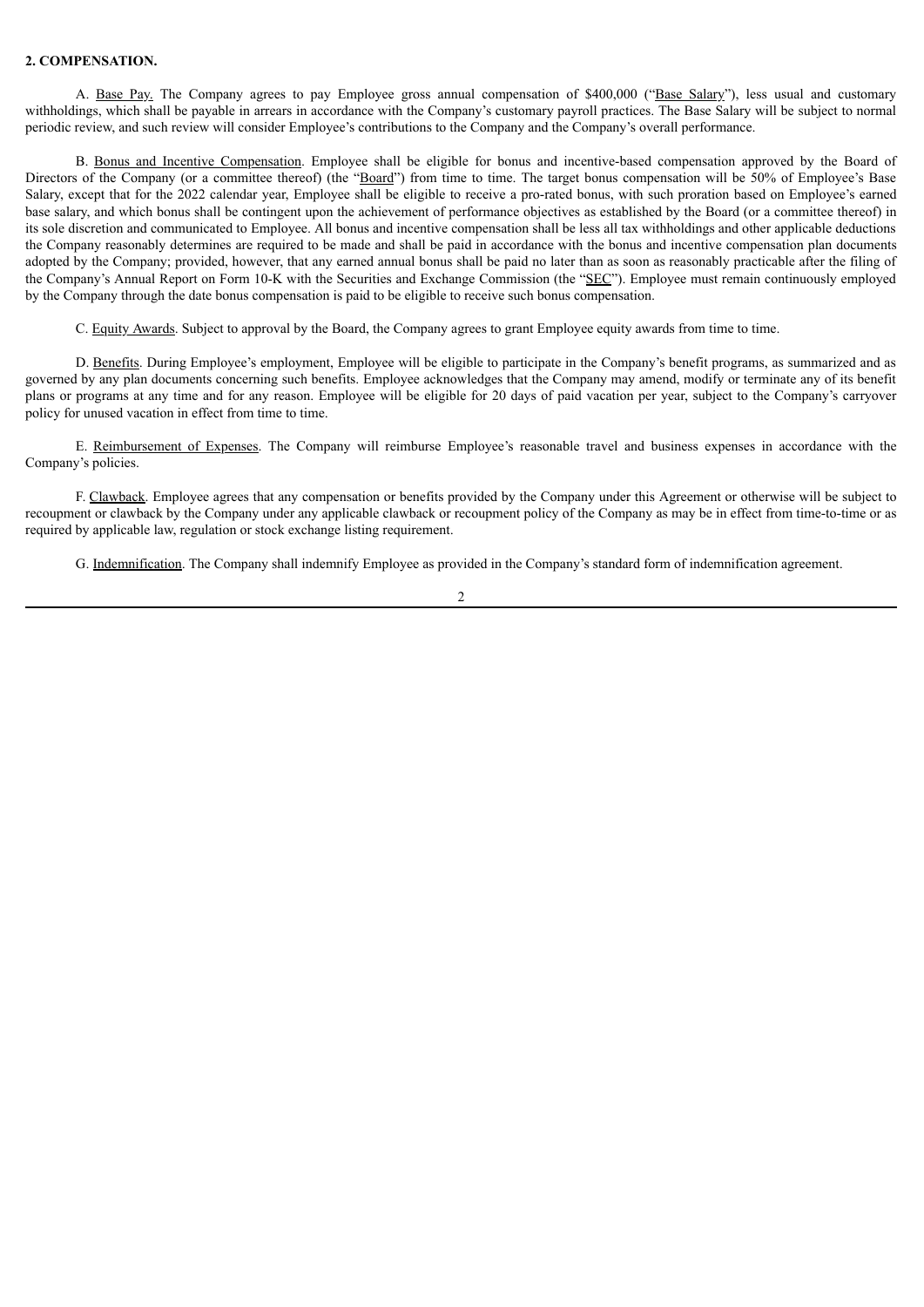#### **3. CONFIDENTIAL INFORMATION.**

A. Employee understands that during Employee's employment relationship with the Company, the Company intends to provide Employee with information, including Confidential Information (as defined herein), without which Employee would not be able to perform Employee's duties to the Company. Employee agrees, at all times during the term of Employee's employment relationship and thereafter, to hold in strictest confidence, and not to use or disclose, except for the benefit of the Company to the extent necessary to perform Employee's obligations to the Company, any Confidential Information that Employee obtains, accesses or creates during the term of the relationship, whether or not during working hours, until such Confidential Information becomes publicly and widely known and made generally available through no wrongful act of Employee or of others under confidentiality obligations as to the information involved. Employee understands that "Confidential Information" means information and physical material not generally known or available outside the Company and information and physical material entrusted to the Company by third parties under an obligation of nondisclosure or non-use or both. "Confidential Information" includes, without limitation, inventions, technical data, trade secrets, clinical data, regulatory information and strategies, marketing ideas or plans, research, product or service ideas or plans, business strategies, investments, investment opportunities, potential investments, market studies, industry studies, historical financial data, financial information and results, budgets, identity of customers, forecasts (financial or otherwise), possible or pending transactions, customer lists and domain names, price lists, and pricing methodologies.

B. At all times, both during Employee's employment and after its termination, Employee will keep and hold all such Confidential Information in strict confidence and trust. Employee will not use or disclose any Confidential Information without the prior written consent of the Company, except as may be necessary to perform Employee's duties as an employee of the Company for the benefit of the Company. Employee may disclose information that Employee is required to disclose by valid order of a government agency or court of competent jurisdiction, provided that Employee will:

1. Notify the Company in writing immediately upon learning that such an order may be sought or issued,

2. Cooperate with the Company as reasonably requested if the Company seeks to contest such order or to place protective restrictions on the disclosure pursuant to such order, and

3. Comply with any protective restrictions in such order, and disclose only the information specified in the order.

C. Upon termination of employment with the Company, Employee will promptly deliver to the Company all documents and materials of any nature pertaining to Employee's work with the Company.

D. Employee agrees not to infringe the copyrights of the Company, its customers or third parties (including, without limitation, Employee's previous employer, customers, etc.) by unauthorized or unlawful copying, modifying or distributing of copyrighted material, including plans, drawings, reports, financial analyses, market studies, computer software and the like.

E. Employee may not be held criminally or civilly liable under any Federal or State trade secret law for the disclosure of a trade secret that: (a) is made (i) in confidence to a Federal, State, or Local government official, either directly or indirectly, or to an attorney; and (ii) solely for the purpose of reporting or investigating a suspected violation of law; or (b) is made in a complaint or other document that is filed in a lawsuit or other proceeding, if such filing is made under seal. Further, Employer will not retaliate against Employee in any way for disclosure made in accordance with the law. In the event a disclosure is made, and Employee files a lawsuit or other proceeding against Employer alleging that Employer retaliated against Employee because of Employee's disclosure, Employee may disclose the relevant trade secret to Employee's attorney and may use the trade secret in the proceeding if (i) Employee files any document containing the Trade Secret under seal, and (ii) Employee not otherwise disclose the Trade Secret except pursuant to court order.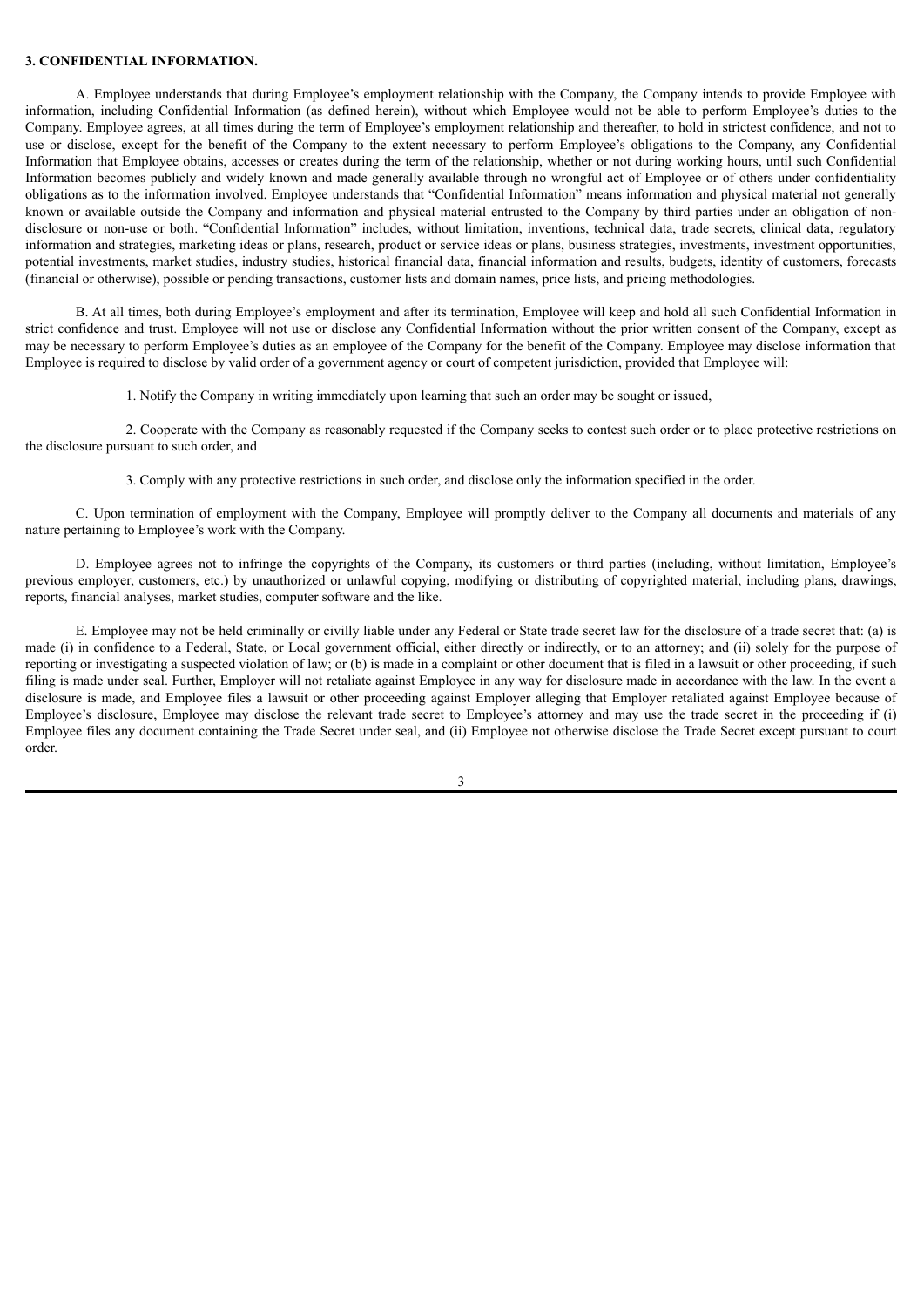#### **4. COVENANT NOT TO COMPETE.**

A. Non-competition Covenant. Employee agrees that during the Restricted Period (as defined below), without the prior written consent of the Company, Employee shall not, directly or indirectly within the Territory (as defined below): (i) personally, by agency, as an employee, independent contractor, consultant, officer, director, manager, agent, associate, investor (other than as a passive investor holding less than five percent of the outstanding equity of an entity), or by any other artifice or device, engage in any Competitive Business (as defined below), (ii) assist others, including but not limited to employees of the Company, to engage in any Competitive Business, or (iii) own, purchase, finance, organize or take preparatory steps to own, purchase, finance, or organize a Competitive Business.

#### B. Definitions.

1. "Competitive Business" means (i) any person, entity or organization which is engaged in or about to become engaged in research on, consulting regarding, or development, production, marketing or selling of any product, process, technology, device, invention or service which resembles, competes with or is intended to resemble or compete with a product, process, technology, device, invention or service under research or development or being promoted, marketed, sold or serviced by the Company or any subsidiary; or (ii) any other line of business that was conducted by the Company or any subsidiary or that Employee knows or should reasonably know is actively preparing to pursue at any time during the term of Employee's employment with the Company.

2. "Territory" means the United States of America.

3. "Restricted Period" means the period of Employee's employment with the Company and for a period of twelve (12) months following the termination of Employee's employment.

#### **5. NON-SOLICITATION AND NON-INTERFERENCE COVENANTS.**

A. Non-solicitation of Employees and Others. During the Restricted Period, (i) Employee shall not, directly or indirectly, solicit, recruit, or induce, or attempt to solicit, recruit or induce any employee, consultant, independent contractor, vendor, supplier, or agent to terminate or otherwise adversely affect his or her employment or other business relationship (or prospective employment or business relationship) with the Company, and (ii) Employee shall not, directly or indirectly, solicit, recruit, or induce, or attempt to solicit, recruit or induce any employee to work for Employee or any other person or entity, other than the Company or its affiliates or related entities.

B. Non-solicitation of Customers. During the Restricted Period, Employee shall not, directly or indirectly, solicit, recruit, or induce any Customer (as defined below) for the purpose of (i) providing any goods or services related to a Competitive Business, or (ii) interfering with or otherwise adversely affecting the contracts or relationships, or prospective contracts or relationships, between the Company (including any related or affiliated entities) and such Customers. "Customer" means a person or entity with which Employee had contact or about whom Employee gained information while an Employee of the Company, and to which the Company was selling or providing products or services, was in active negotiations for the sale of its products or services, or was otherwise doing business as of the date of the cessation of Employee's employment with the Company or for whom the Company had otherwise done business within the twelve (12) month period immediately preceding the cessation of Employee's employment with the Company.

<sup>4</sup>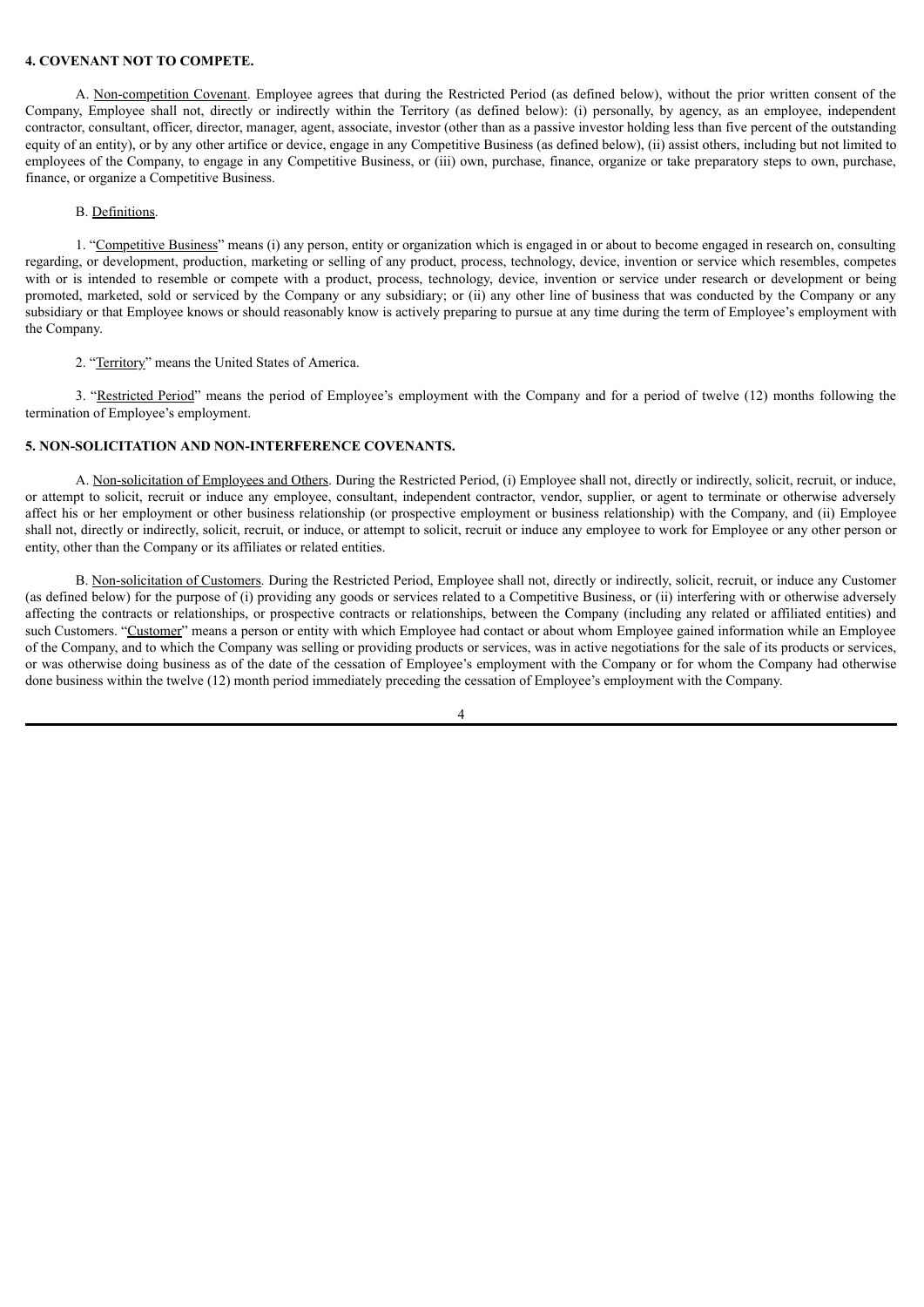#### **6. ACKNOWLEDGEMENTS.** Employee acknowledges and agrees that:

A. The geographic and duration restrictions contained in Paragraphs 4 and 5 of this Agreement are fair, reasonable, and necessary to protect the Company's legitimate business interests and trade secrets, given the geographic scope of the Company's business operations, the competitive nature of the Company's business, and the nature of Employee's position and duties with the Company;

B. Employee's employment creates a relationship of confidence and trust between Employee and the Company with respect to the Confidential Information, and Employee will have access to Confidential Information (including but not limited to trade secrets) that would be valuable or useful to the Company's competitors;

C. The Company's Confidential Information is a valuable asset of the Company, and any violation of the restrictions set forth in this Agreement would cause substantial injury to the Company;

D. The restrictions contained in this Agreement will not unreasonably impair or infringe upon Employee's right to work or earn a living after Employee's employment with the Company ends, but Employee is prepared for the possibility that his standard of living may be reduced during the Restricted Period and assumes and accepts any risk associated with that possibility; and

E. This Agreement is a contract for the protection of trade secrets under applicable law and is intended to protect the Confidential Information (including trade secrets) identified above.

**7. "BLUE PENCIL" AND SEVERABILITY PROVISION.** If a court of competent jurisdiction declares any provision of this Agreement invalid, void, voidable, or unenforceable, the court shall reform such provision(s) to render the provision(s) enforceable, but only to the extent absolutely necessary to render the provision(s) enforceable and only in view of the Parties' express desire that the Company be protected to the greatest possible extent under applicable law from improper competition and the misuse or disclosure of trade secrets and Confidential Information. To the extent such a provision (or portion thereof) may not be reformed so as to make it enforceable, it may be severed and the remaining provisions shall remain fully enforceable.

#### **8. INVENTIONS.**

A. Inventions Retained and Licensed. Attached as Exhibit A is a list describing all inventions and information created, discovered or developed by Employee, whether or not patentable or registrable under patent, copyright or similar statutes, made or conceived or reduced to practice or learned by Employee, either alone or with others before Employee's employment with the Company ("Prior Inventions"), which belong in whole or in part to Employee, and which are not being assigned by Employee to the Company. Employee represents that  $\frac{Exhibit A}{A}$  is complete and contains no confidential or Confidential information belonging to a person or entity other than Employee. Employee acknowledges and agrees that Employee has no rights in any Inventions (as that term is defined below) other than the Prior Inventions listed on Exhibit A. If there is nothing identified on Exhibit A, Employee represents that there are no Prior Inventions as of the time of signing this Agreement. Employee shall not incorporate, or permit to be incorporated, any Prior Invention owned by Employee or in which he has an interest in a Company product, process or machine without the Company's prior written consent. Notwithstanding the foregoing, if, in the course of Employee's employment with the Company, Employee directly or indirectly incorporates into a Company product, process or machine a Prior Invention owned by Employee or in which Employee has an interest, the Company is hereby granted and shall have a non-exclusive, royalty-free, irrevocable, perpetual, world-wide license to make, have made, modify, use, create derivative works from and sell such Prior Invention as part of or in connection with such product, process or machine.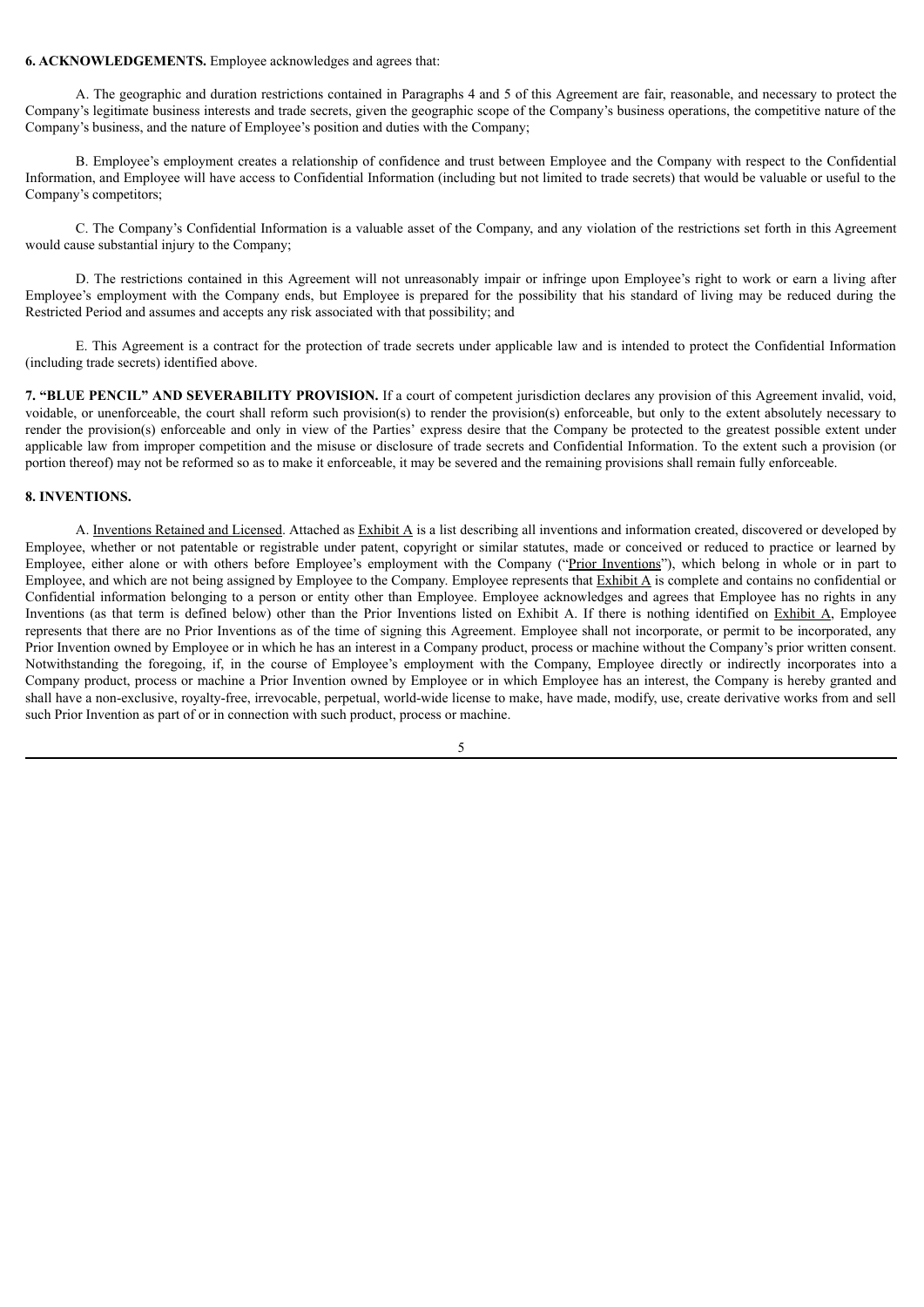B. Assignment of Inventions. Employee shall promptly make full, written disclosure to the Company, will hold in trust for the sole right and benefit of the Company, and hereby irrevocably transfers and assigns, and agrees to transfer and assign, to the Company, or its designee, all his right, title and interest in and to any and all inventions, original works of authorship, developments, concepts, improvements, designs, discoveries, ideas, trademarks (and all associated goodwill), mask works, or trade secrets, whether or not they may be patented or registered under copyright or similar laws, which Employee may solely or jointly conceive or develop or reduce to practice, or cause to be conceived or developed or reduced to practice, during Employee's employment by the Company (the "Inventions"). Employee further acknowledges that all original works of authorship which are made by Employee (solely or jointly with others) within the scope of and during the period of his employment with the Company and which may be protected by copyright are "Works Made For Hire" as that term is defined by the United States Copyright Act. Employee understands and agrees that the decision whether to commercialize or market any Invention developed by Employee solely or jointly with others is within the Company's sole discretion and the Company's sole benefit and that no royalty will be due to Employee as a result of the Company's efforts to commercialize or market any such invention.

Employee recognizes that Inventions relating to his activities while working for the Company and conceived or made by Employee, whether alone or with others, within one (1) year after cessation of Employee's employment, may have been conceived in significant part while employed by the Company. Accordingly, Employee acknowledges and agrees that such Inventions shall be presumed to have been conceived during Employee's employment with the Company and are to be, and hereby are, assigned to the Company unless and until Employee has established the contrary.

The requirements of this Paragraph 8B do not apply to any intellectual property for which no equipment, supplies, facility or trade secret information of the Company was used, and which was developed entirely on the Employee's own time, and (i) which does not relate (x) directly to the Company's business or (y) to the Company's actual or demonstrably anticipated research and development or (ii) which does not result from any work the Employee performed for the Company.

C. Maintenance of Records. Employee agrees to keep and maintain adequate and current written records of all Inventions made by Employee (solely or jointly with others) during his employment with the Company. The records will be in the form of notes, sketches, drawings and any other format that may be specified by the Company. The records will be available to and remain the sole property of the Company at all times.

D. Patent, Trademark and Copyright Registrations. Employee agrees to assist the Company, or its designee, at the Company's expense, in every proper way to secure the Company's rights in the Inventions and any copyrights, patents, trademarks, service marks, mask works, or any other intellectual property rights in any and all countries relating thereto, including, but not limited to, the disclosure to the Company of all pertinent information and data with respect thereto, the execution of all applications, specifications, oaths, assignments and all other instruments the Company reasonably deems necessary in order to apply for and obtain such rights and in order to assign and convey to the Company, its successors, assigns, and nominees the sole and exclusive rights, title, and interest in and to such inventions, and any copyrights, patents, trademarks, service marks, mask works, or any other intellectual property rights relating thereto. Employee further agrees that his obligation to execute or cause to be executed, when it is in his power to do so, any such instrument or paper shall continue after termination or expiration of this Agreement or the cessation of his employment with the Company. If the Company is unable because of Employee's mental or physical incapacity or for any other reason, after reasonably diligent efforts, to secure Employee's signature to apply for or to pursue any application for any United States or foreign patents, trademarks or copyright registrations covering inventions or original works of authorship assigned to the Company as above, then Employee hereby irrevocably designates and appoints the Company and its duly authorized officers and agents as Employee's agent and attorney-in-fact to act for and in his behalf and stead to execute and file any such applications and to do all other lawfully permitted acts to further the prosecution and issuance of letters patent, trademarks or copyright registrations thereon with the same legal force and effect as if executed by Employee; this power of attorney shall be a durable power of attorney which shall come into existence upon Employee's mental or physical incapacity.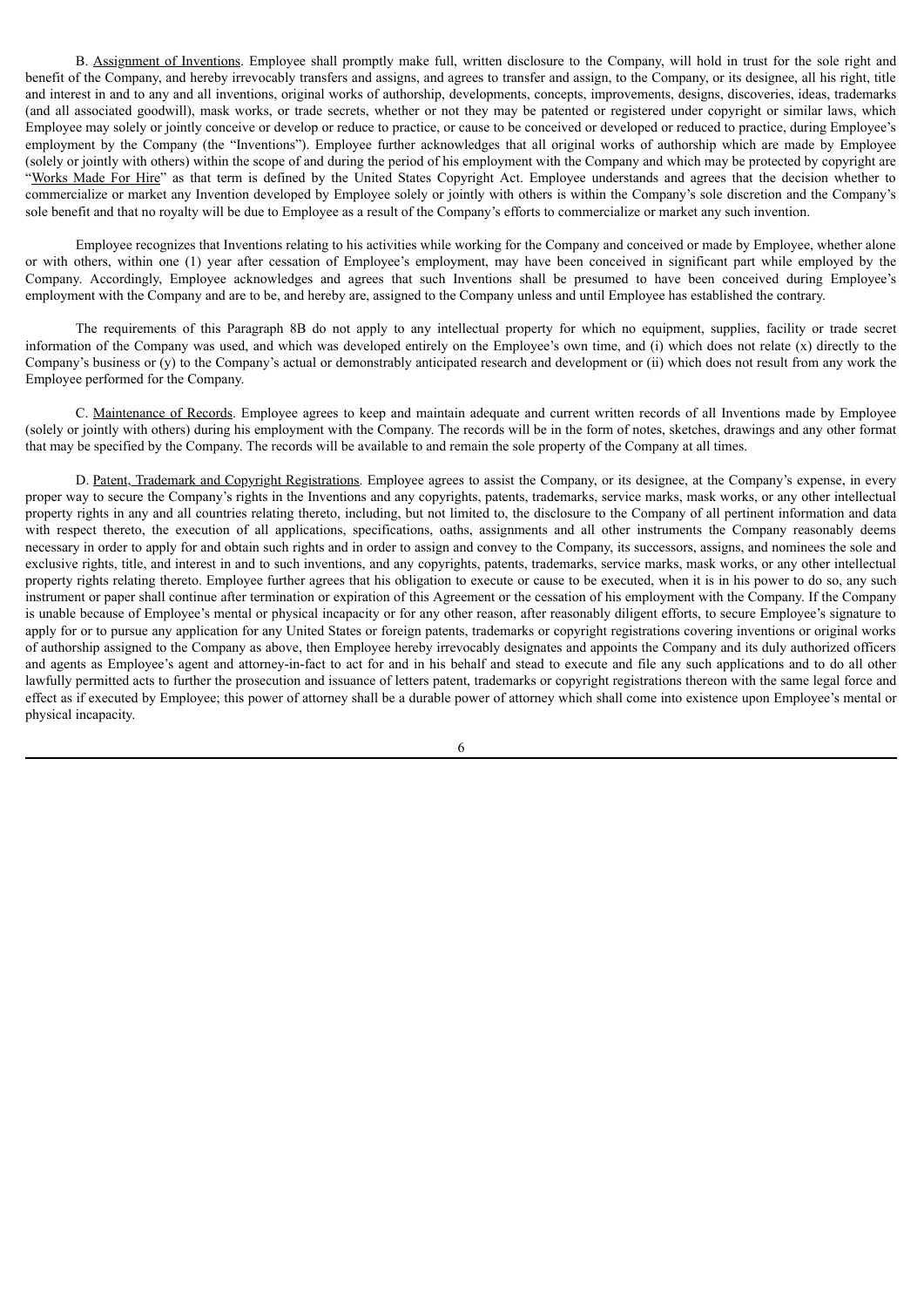**9. SURVIVAL AND REMEDIES.** Employee's obligations of nondisclosure, non-solicitation, non-interference, and non-competition under this Agreement shall survive the cessation of Employee's employment with the Company and shall remain enforceable as provided in this Agreement. In addition, Employee acknowledges that upon a breach or threatened breach of any obligation of nondisclosure, non-solicitation, non-interference, or noncompetition of this Agreement, the Company may suffer irreparable harm and damage for which money alone cannot fully compensate the Company. Employee therefore agrees that upon such breach or threat of imminent breach of any such obligation, the Company shall be entitled to seek a temporary restraining order, preliminary injunction, permanent injunction or other injunctive relief, without posting any bond or other security, barring Employee from violating any such provision. This Paragraph shall not be construed as an election of any remedy, or as a waiver of any right available to the Company under this Agreement or the law, including the right to seek damages from Employee for a breach of any provision of this Agreement and the right to require Employee to account for and pay over to the Company all profits or other benefits derived or received by Employee as the result of such a breach, nor shall this Paragraph be construed to limit the rights or remedies available under state law for any violation of any provision of this Agreement.

**10. RETURN OF COMPANY PROPERTY.** All devices, records, reports, data, notes, compilations, lists, proposals, correspondence, specifications, equipment, drawings, blueprints, manuals, DayTimers, planners, calendars, schedules, discs, data tapes, financial plans and information, or other recorded matter, whether in hard copy, magnetic media or otherwise (including all copies or reproductions made or maintained, whether on the Company's premises or systems or wherever else stored), pertaining to Employee's work for the Company, or relating to the Company or the Company's Confidential Information, whether created or developed by Employee alone or jointly during his employment with the Company, are the exclusive property of the Company. Employee shall surrender the same (as well as any other property of the Company) to the Company upon its request or promptly upon the cessation of employment. Upon cessation of Employee's employment, Employee agrees to sign and deliver the "Termination Certificate" attached as Exhibit B, which shall detail all Company property that is surrendered upon cessation of employment.

**11. NO CONFLICTING AGREEMENTS OR IMPROPER USE OF THIRD-PARTY INFORMATION.** During his employment with the Company, Employee shall not improperly use or disclose any confidential information or trade secrets of any former employer or other person or entity, and Employee shall not bring on to the premises of the Company any unpublished document or confidential information belonging to any such former employer, person or entity, unless consented to in writing by the former employer, person or entity. Employee represents that he has not improperly used or disclosed any confidential information or trade secrets of any other person or entity during the application process or while employed or affiliated with the Company. Employee also acknowledges and agrees that he is not subject to any contract, agreement, or understanding that would prevent Employee from performing his duties for the Company or otherwise complying with this Agreement. Notwithstanding the generality of the foregoing, Employee represents and warrants to the Company that Employee is not currently subject to a non-competition, non-solicitation, confidentiality, or other such agreement which prohibits Employee from working for the Company and its subsidiaries. To the extent Employee violates this provision, or his employment with the Company constitutes a breach or threatened breach of any contract, agreement, or obligation to any third party, Employee shall indemnify and hold the Company harmless from all damages, expenses, costs (including reasonable attorneys' fees) and liabilities incurred in connection with, or resulting from, any such violation or threatened violation.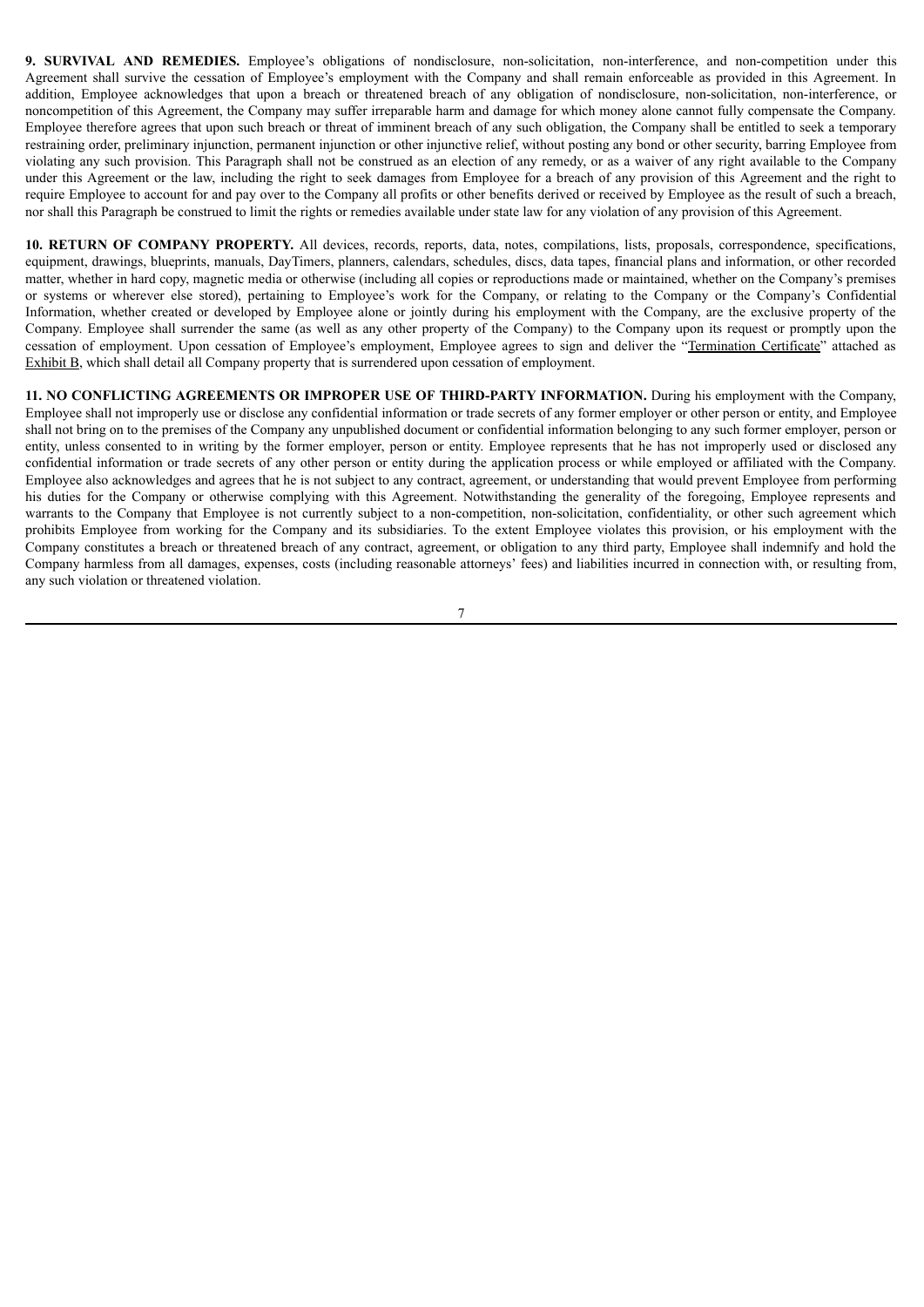#### **12. TERMINATION.**

A. By Either Party. Either Party may terminate the Employee's at-will employment at any time with or without notice, and with or without cause, unless otherwise required by applicable law. Except as provided in this Paragraph 12, upon termination of employment, Employee shall only be entitled to Employee's accrued but unpaid Base Salary and other benefits earned under any Company-provided plans, policies and arrangements for the period preceding the effective date of the termination of employment.

B. Termination Without Cause. If the Company terminates Employee's employment without Cause (defined below), Employee shall be entitled to receive continuing severance pay at a rate equal to Employee's Base Salary, as then in effect, for twelve (12) months from the date of termination of employment, less all required tax withholdings and other applicable deductions, payable in accordance with the Company's standard payroll procedures, commencing on the effective date of a Separation Agreement and Release of claims against the Company that has not been revoked, in substantially the form of Exhibit C attached hereto, the timely execution and performance by Employee of which is specifically a condition to his receipt of any of the payments and benefits provided under this Paragraph 12B; provided that (1) such Separation Agreement and Release is executed and fully effective within sixty (60) days of the Employee's termination of employment; and (2) the first payment shall include any amounts that would have been paid to Employee if payment had commenced on the date of termination of employment. If Employee timely and effectively elects continuation coverage under the Company's group health plan pursuant to the Consolidated Omnibus Budget Reconciliation Act of 1985 ("COBRA") or similar state law, the Company will pay or reimburse the premiums for such coverage of Employee (and his dependents, as applicable) that exceed what Employee would have paid as an active employee for a period for twelve (12) months from the date of termination of employment; provided that the Company's obligation to make such payments shall immediately expire if Employee ceases to be eligible for continuation coverage under COBRA or similar state law or otherwise terminates such coverage. Notwithstanding the foregoing, any of the foregoing payments due under this Paragraph 12B shall commence within sixty (60) days of Employee's termination of employment, provided that if such sixty (60)-day period spans two (2) calendar years, payments shall commence in the latter calendar year. In addition to the foregoing and subject to Employee's execution of a Separation Agreement and Release of claims against the Company that has been executed and not revoked within any applicable rescission period that has expired within sixty (60) days of the Employee's termination of employment, Employee shall be entitled to the pro-rated amount of any unpaid bonus for the calendar year in which his termination of employment occurs, if earned pursuant to the terms thereof (except for the provision of remaining an employee through the date of payment thereof) and at such time and in such manner as determined by the Board (or a committee thereof) in its sole discretion pursuant to the terms thereof, provided such bonus shall be paid no later than as soon as reasonably practicable after the earlier of the filing of the Company's Annual Report on Form 10-K with the SEC and December 31 of the calendar year immediately following the calendar year in which the bonus is being measured.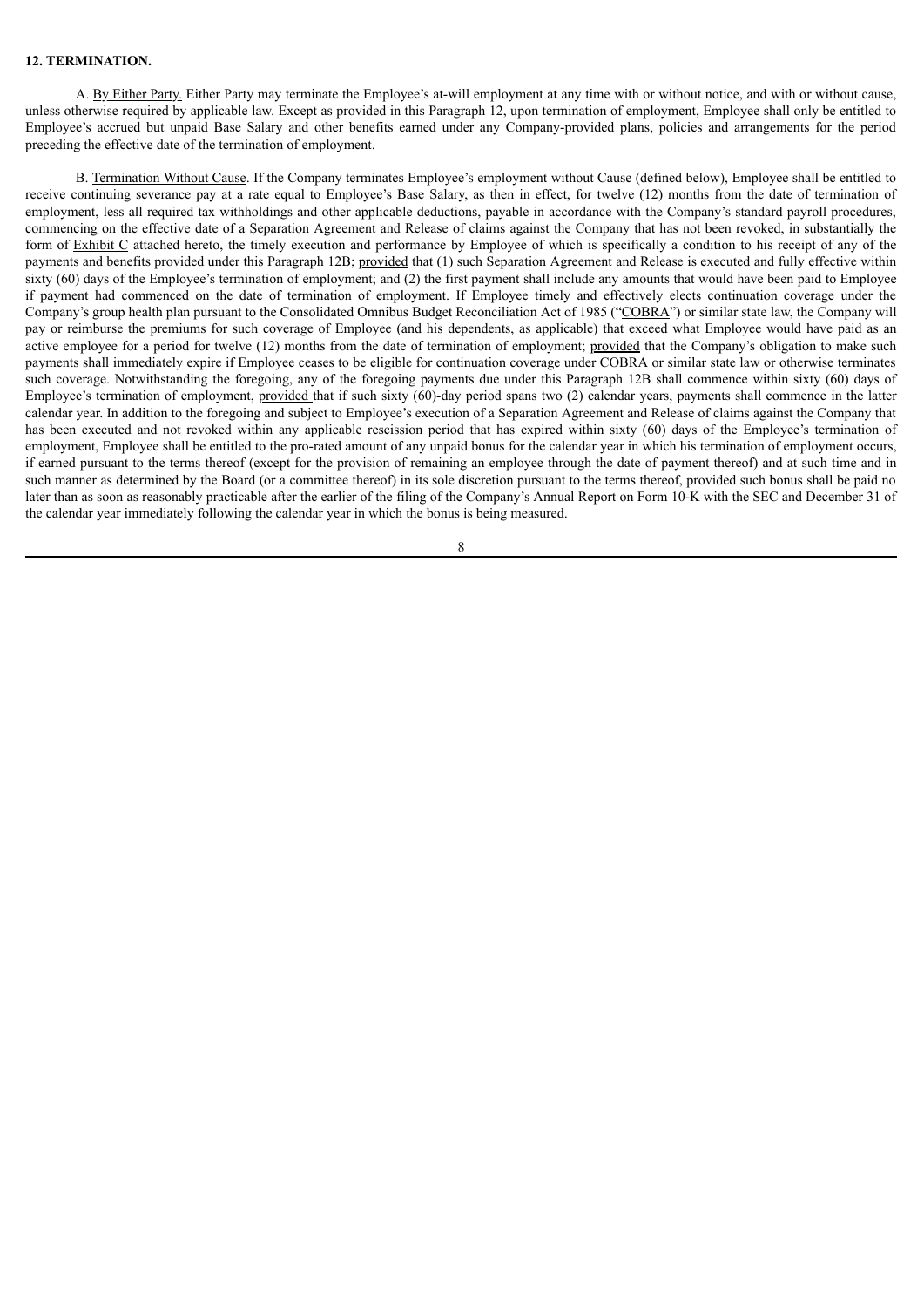C. Termination Upon a Change in Control. If the Company or any successor in interest to the Company terminates Employee's employment without Cause in connection with or within twelve (12) months after a Change in Control (defined below) or if Employee terminates his employment for Good Reason (defined below) within twelve (12) months after a Change in Control, Employee shall be entitled to receive (i) his accrued but unpaid Base Salary and other benefits earned under any Company-provided plans, policies and arrangements for the period preceding the effective date of the termination of employment, and (ii) a lump-sum payment equal to one times Employee's Base Salary, as then in effect, less all tax withholdings and other applicable deductions the Company reasonably determines are required to be made, payable on the first regular payroll date after the effective date of a Separation Agreement and Release that has been executed and not revoked within any applicable rescission period that has expired within sixty (60) days of the Employee's termination of employment, in substantially the form of Exhibit C attached hereto, the execution and performance by Employee of which is specifically a condition to his receipt of any of the payments and benefits provided under this Paragraph 12C. If Employee timely and effectively elects continuation coverage under the Company's group health plan pursuant to COBRA or similar state law, the Company will pay or reimburse the premiums for such coverage of Employee (and his dependents, as applicable) that exceed what Employee would have paid as an active employee for a period for twelve (12) months from the date of termination of employment; provided that the Company's obligation to make such payments shall immediately expire if Employee ceases to be eligible for continuation coverage under COBRA or similar state law or otherwise terminates such coverage. Notwithstanding the previous provisions of this Paragraph 12C, any payments due under this Paragraph 12C shall commence within sixty (60) days of Employee's termination of employment, provided that if such sixty (60)-day period spans two calendar years, payments shall commence in the latter calendar year. In addition to the foregoing and subject to Employee's timely execution of a Separation Agreement and Release that has been executed and not revoked within any applicable rescission period that has expired within sixty (60) days of the Employee's termination of employment, Employee shall be entitled to the pro-rated amount of any unpaid bonus for the calendar year in which his termination of employment occurs, if earned pursuant to the terms thereof (except for the provision of remaining an employee through the date of payment thereof) and at such time and in such manner as determined by the Board (or a committee thereof) in its sole discretion pursuant to the terms thereof, provided such bonus shall be paid no later than as soon as reasonably practicable after the earlier of the filing of the Company's Annual Report on Form 10-K with the SEC and December 31 of the calendar year immediately following the calendar year in which the bonus is being measured. The payments and benefits described in this Paragraph 12C are in lieu of, and not in addition to, the payments and benefits described in Paragraph 12B, it being understood by Employee that he shall be paid and receive only one set of severance payments and benefits.

D. Termination for Cause, Death or Disability, or Resignation. If Employee's employment with the Company terminates voluntarily by Employee other than for Good Reason pursuant to Paragraph 12C above, for Cause by the Company or due to Employee's death or disability, then payments of compensation by the Company to Employee hereunder will terminate immediately (except as to amounts already earned).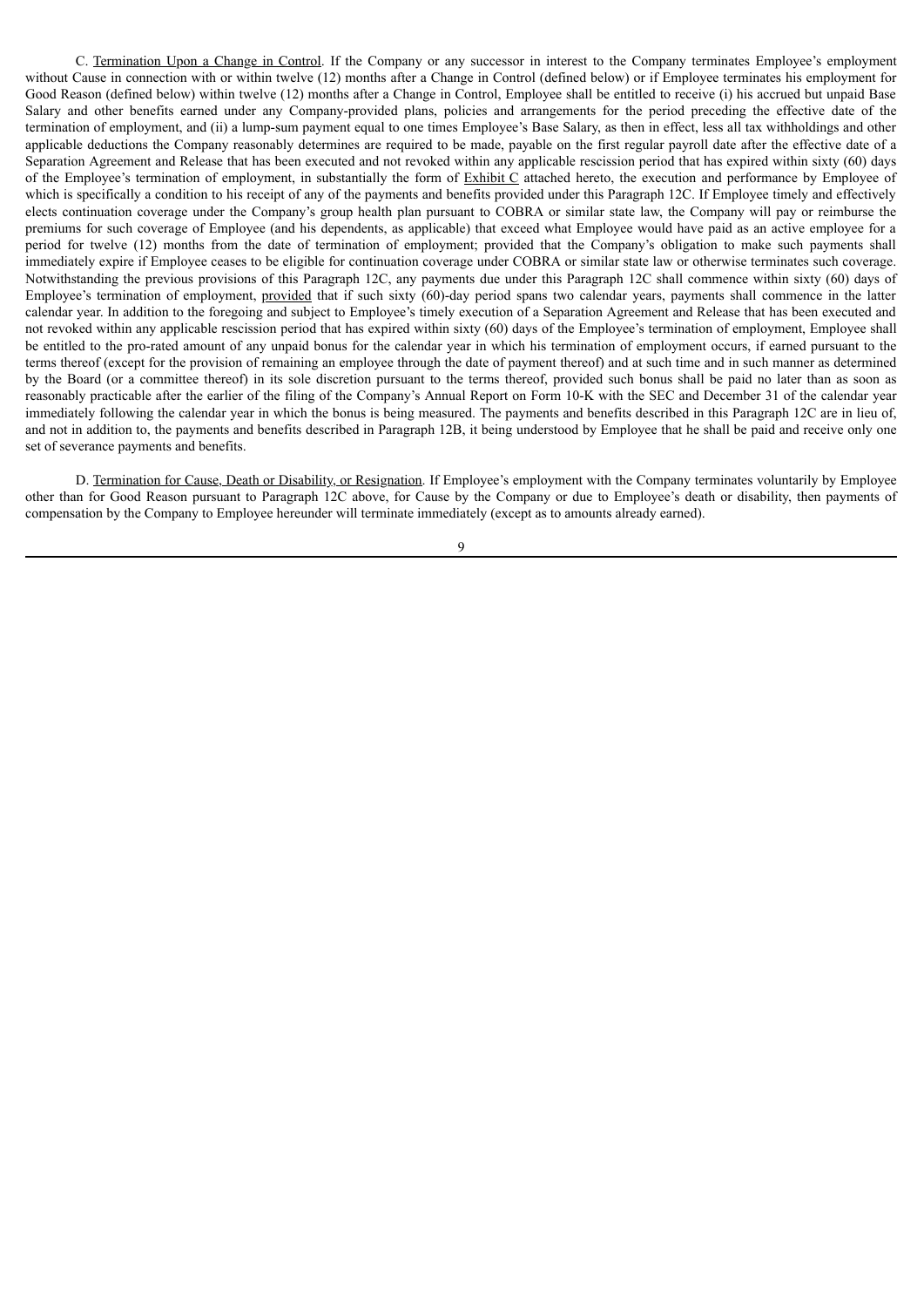#### E. Definitions.

1. "Cause." For all purposes under this Agreement, "Cause" is defined as (i) gross negligence or willful failure to perform Employee's duties and responsibilities to the Company; (ii) commission of any act of fraud, theft, embezzlement, financial dishonesty or any other willful misconduct that has caused or is reasonably expected to result in injury to the Company; (iii) conviction of, or pleading guilty or nolo contendere to, any felony or a lesser crime involving dishonesty or moral turpitude; or (iv) material breach by Employee of any of his obligations under this Agreement or any written agreement or covenant with the Company, including the policies adopted from time to time by the Company applicable to all employees.

2. "Good Reason." For all purposes under this Agreement, "Good Reason" is defined as Employee's resignation within thirty (30) days following the expiration of any Company cure period (discussed below) following the occurrence of one or more of the following, without Employee's express written consent: (i) a material reduction of Employee's duties, authority, reporting level, or responsibilities, relative to Employee's duties, authority, reporting level, or responsibilities in effect immediately prior to such Change in Control; (ii) a material reduction in Employee's base compensation; or (iii) the Company requiring Employee to change the principal location at which Employee is to perform his services by more than fifty (50) miles. Employee will not resign for Good Reason without first providing the Company with written notice within thirty (30) days of the initial occurrence of the event that Employee believes constitutes "Good Reason" specifically identifying the acts or omissions constituting the grounds for Good Reason and a reasonable cure period of not less than thirty (30) days following the date of such notice during which such condition shall not have been cured.

3. "Change in Control." For all purposes under this Agreement, a "Change in Control" means a Change in Control, as defined in the Xtant Medical Holdings, Inc. 2018 Equity Incentive Plan (as amended and restated from time to time, the "Plan"), that occurs after the date hereof; provided, however, that a liquidation, dissolution or winding up of the Company or change in the state of the Company's incorporation shall not constitute a Change in Control event for purposes of this Agreement nor shall any change in percentage ownership of the Company held by OrbiMed Advisors LLC or any of its affiliates, whether as a result of a conversion of debt into equity or otherwise, constitute a Change in Control event for purposes of this Agreement.

F. No Other Benefits. In the event of a termination of Employee's employment with the Company, the provisions of this Paragraph 12 are Employee's exclusive right to severance benefits and are in lieu of participation in any other severance policy or plan to which Employee might otherwise be entitled.

G. Termination from any Offices Held. Upon his termination of employment with the Company, Employee agrees that and any and all offices held, if applicable, shall be automatically terminated. Employee agrees to cooperate with the Company and execute any documents reasonably required by the Company or competent authorities to effect this provision.

#### **13. GENERAL PROVISIONS.**

A. Governing Law; Consent To Personal Jurisdiction. The laws of the State of Minnesota shall govern the Employee's employment and this Agreement without regard to conflict of laws principles. Employee and the Company each hereby consents to the personal jurisdiction of the state courts located in Hennepin County, State of Minnesota, and the federal district court sitting in Hennepin County, State of Minnesota, if that court otherwise possesses jurisdiction over the matter, for any legal proceeding concerning Employee's employment or termination of employment, or arising from or related to this Agreement or any other agreement executed between Employee and the Company.

B. Expenses. Except as otherwise provided in Employee's Indemnification Agreement with the Company or any other agreement between the Company and Employee, Employee and the Company hereby consents that each shall be responsible for their own legal expenses for any legal proceeding related to this Agreement or any other agreement executed between Employee and the Company.

C. Entire Agreement. This Agreement, together with the Exhibits hereto, sets forth this entire Agreement between the Company (and any of its related or affiliated entities, officers, agents, owners or representatives) and Employee relating to the subject matter herein, and supersedes any and all prior discussions and agreements, whether written or oral, on the subject matter hereof, including without limitation any offer letter between the Parties. To the extent that this Agreement may conflict with the terms of another written agreement between Employee and the Company, the terms of this Agreement will control.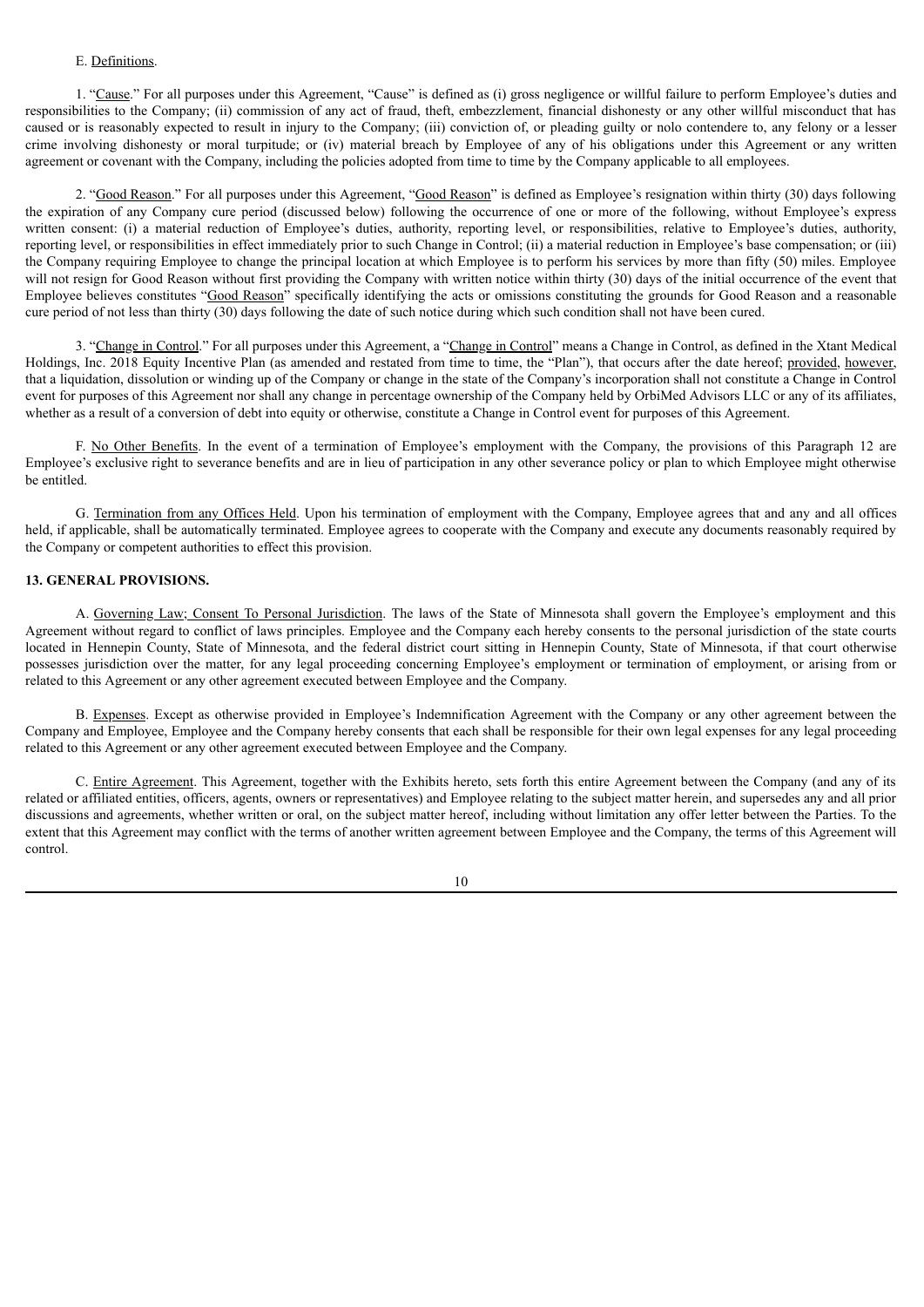D. Modification. No modification of or amendment to this Agreement will be effective unless in writing and signed by Employee and an authorized representative of the Company.

E. Waiver. The Company's failure to enforce any provision of this Agreement shall not act as a waiver of its ability to enforce that provision or any other provision. The Company's failure to enforce any breach of this Agreement shall not act as a waiver of that breach or any future breach. No waiver of any of the Company's rights under this Agreement will be effective unless in writing. Any such written waiver shall not be deemed a continuing waiver unless specifically stated, and shall operate only as to the specific term or condition waived and shall not constitute a waiver of such term or condition for the future or as to any act other than that specifically waived.

F. Successors and Assigns. This Agreement shall be assignable to, and shall inure to the benefit of, the Company's, affiliates, subsidiaries, successors and assigns. Employee shall not have the right to assign his rights or obligations under this Agreement.

G. Construction. The language used in this Agreement will be deemed to be language chosen by Employee and the Company to express their mutual intent, and no rules of strict construction will be applied against either Party.

H. Counterparts. This Agreement may be executed in any number of counterparts, each of which shall be enforceable, and all of which together shall constitute one agreement. Signatures of the Parties that are transmitted in person or by facsimile or e-mail shall be accepted as originals.

I. Further Assurances. Employee agrees to execute any proper oath or verify any document required to carry out the terms of this Agreement.

J. Title and Headings. The titles, captions and headings of this Agreement are included for ease of reference only and will be disregarded in interpreting or construing this Agreement.

K. Notices. All notices and communications that are required or permitted to be given under this Agreement shall be in writing and shall be sufficient in all respects if given and delivered in person, by electronic mail, by facsimile, by overnight courier, or by certified mail, postage prepaid, return receipt requested, to the receiving Party at such Party's address shown in the signature blocks below or to such other address as such Party may have given to the other by notice pursuant to this Paragraph. Notice shall be deemed given (i) on the date of delivery in the case of personal delivery, electronic mail or facsimile, or (ii) on the delivery or refusal date as specified on the return receipt in the case of certified mail or on the tracking report in the case of overnight courier.

L. Section 409A. The amounts payable under this Agreement are intended to be exempt from the requirements of Section 409A of the Internal Revenue Code of 1986, as amended ("Section 409A"). Any payments due under this Agreement on account of a termination of employment shall only be payable if the termination constitutes a "separation from service" within the meaning of Section 409A. To the extent that any such payments are determined to be subject to Section 409A, (i) the terms of this Agreement shall be interpreted to avoid incurring any penalties under Section 409A, (ii) any right to a series of installment payments is to be treated as a right to a series of separate payments, and (iii) any payments due to a "specified employee" (as defined under Section 409A) on account of a separation from service shall be delayed until the earlier of the first day of the seventh month following such separation from service or the Employee's death. Notwithstanding the foregoing, in no event shall the Company be responsible for any taxes or penalties due under Section 409A.

**14. EMPLOYEE'S ACKNOWLEDGMENTS.** Employee acknowledges that he is executing this Agreement voluntarily and without duress or undue influence by the Company or anyone else and that Employee has carefully read this Agreement and fully understands the terms, consequences, and binding effect of this Agreement.

*[Remainder of page intentionally left blank; signature page follows]*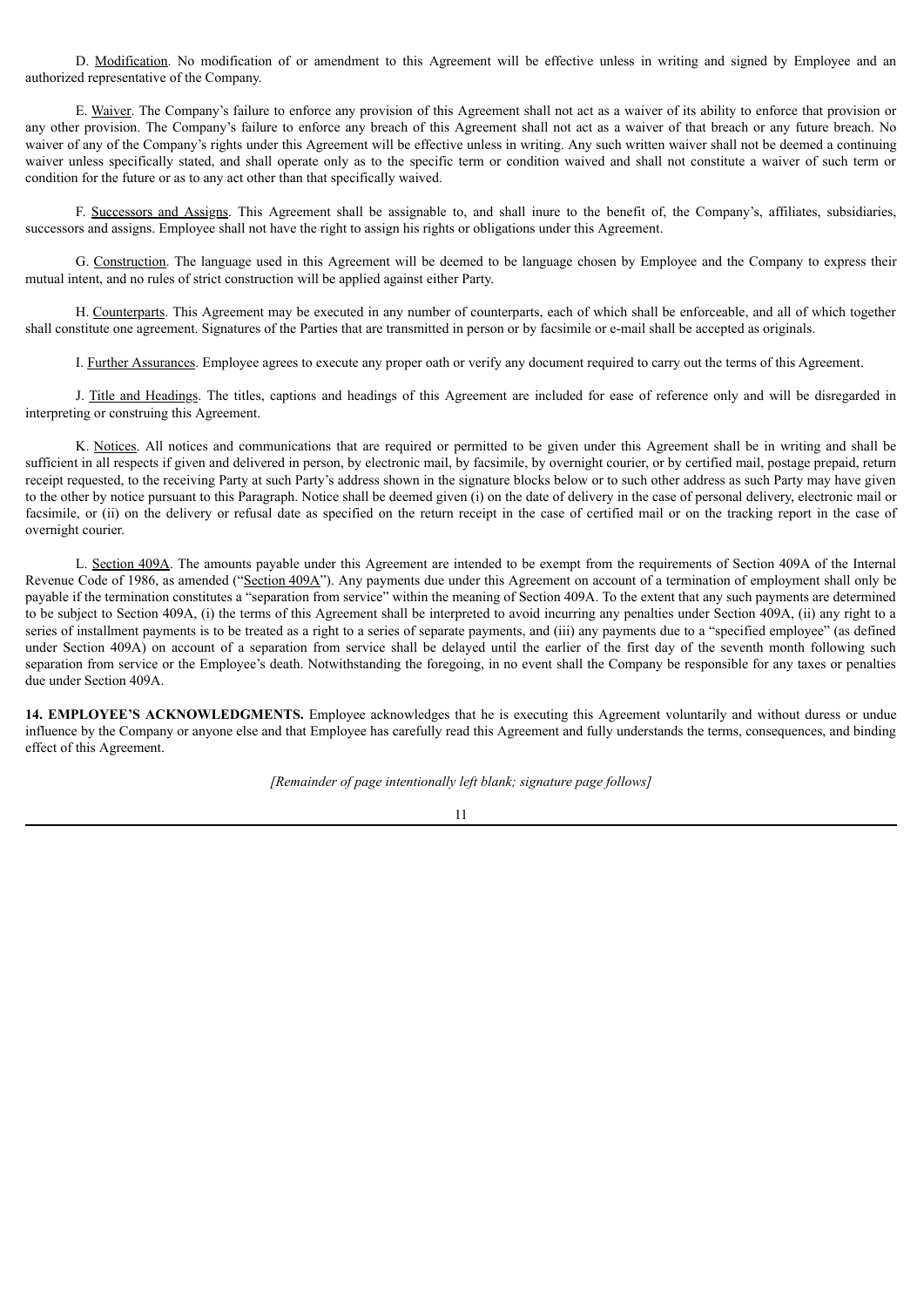IN WITNESS WHEREOF, and intending to be legally bound, the Parties have executed this Employment Agreement as of the date first written above.

Scott C. Neils Sean E. Browne

Address City, State Zip

# **EMPLOYEE XTANT MEDICAL HOLDINGS, INC.**

*/s/ Scott C. Neils /s/ Sean E. Browne*

President and Chief Executive Officer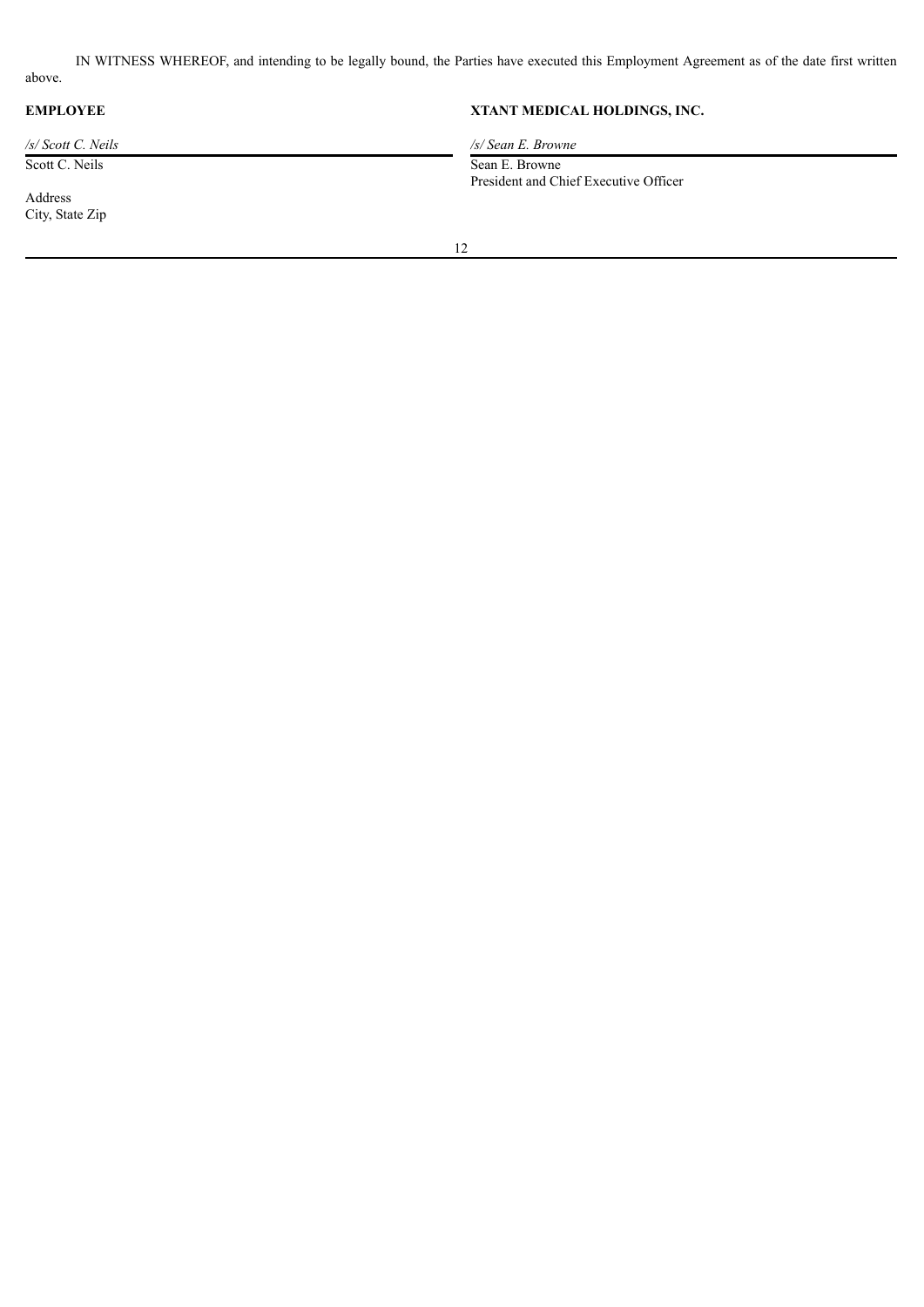### **EXHIBIT A LIST OF PRIOR INVENTIONS AND ORIGINAL WORKS OF AUTHORSHIP**

*IS A LIST ATTACHED?* (PLEASE CHECK): \_\_\_\_\_**YES \_\_\_\_\_NO**

NOTE: The following is a list of all Prior Inventions made, conceived, developed or reduced to practice by Employee prior to his employment with the Company.

IF NO SUCH LIST IS ATTACHED, THAT MEANS EMPLOYEE IS NOT ASSERTING THE EXISTENCE OF ANY PRIOR INVENTIONS.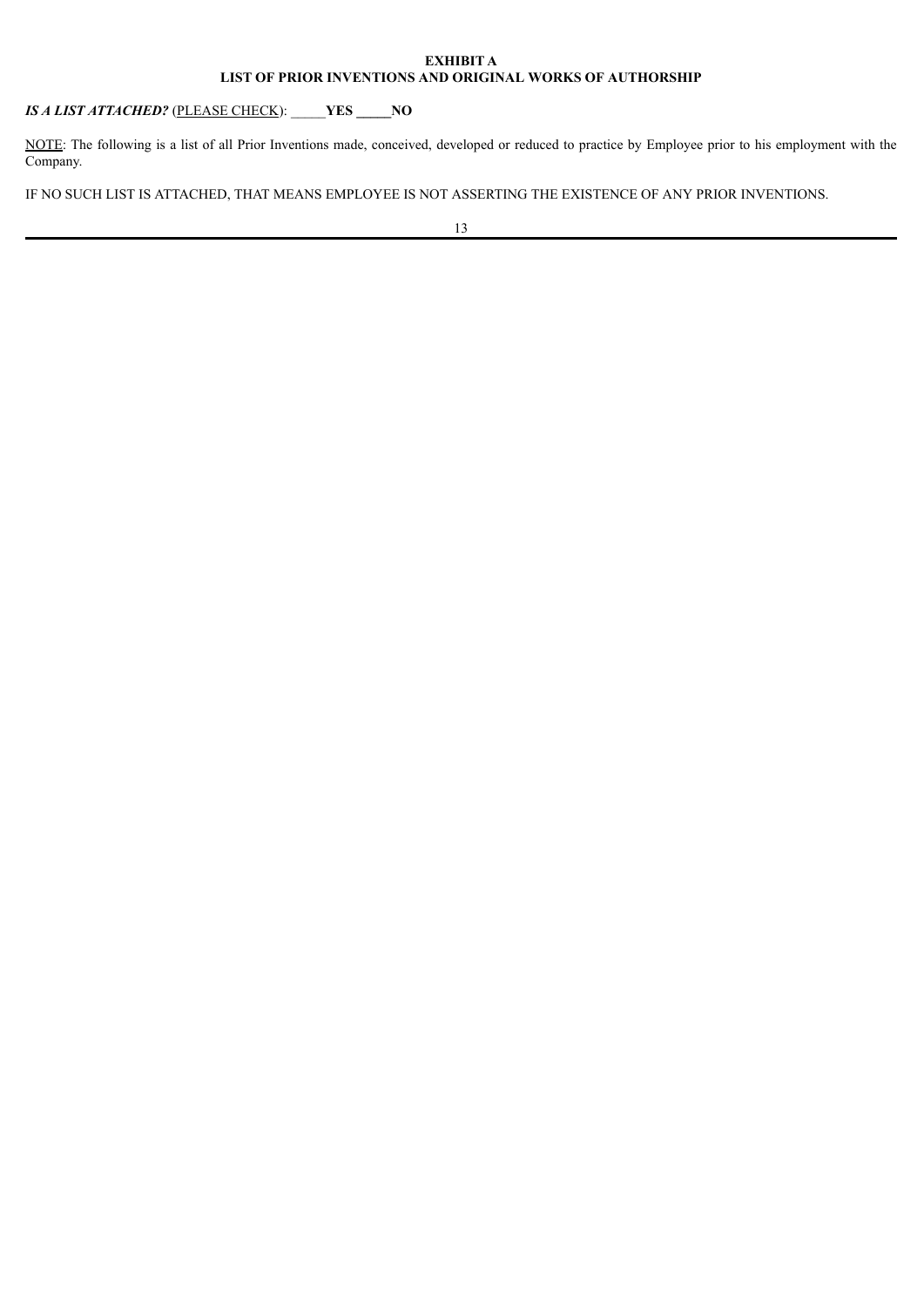### **EXHIBIT B**

### **TERMINATION CERTIFICATE**

I hereby represent and certify that I have in all material respects complied with my obligations to the Company under the Employment Agreement between the Company and me to which the form of this Certificate is attached as Exhibit B.

I also represent that on or before my last day, I have specifically returned the following items:

- ☐ Computer/laptop
- $\Box$  Keys/access cards
- □ Company credit card
- $\Box$  Other equipment (please list)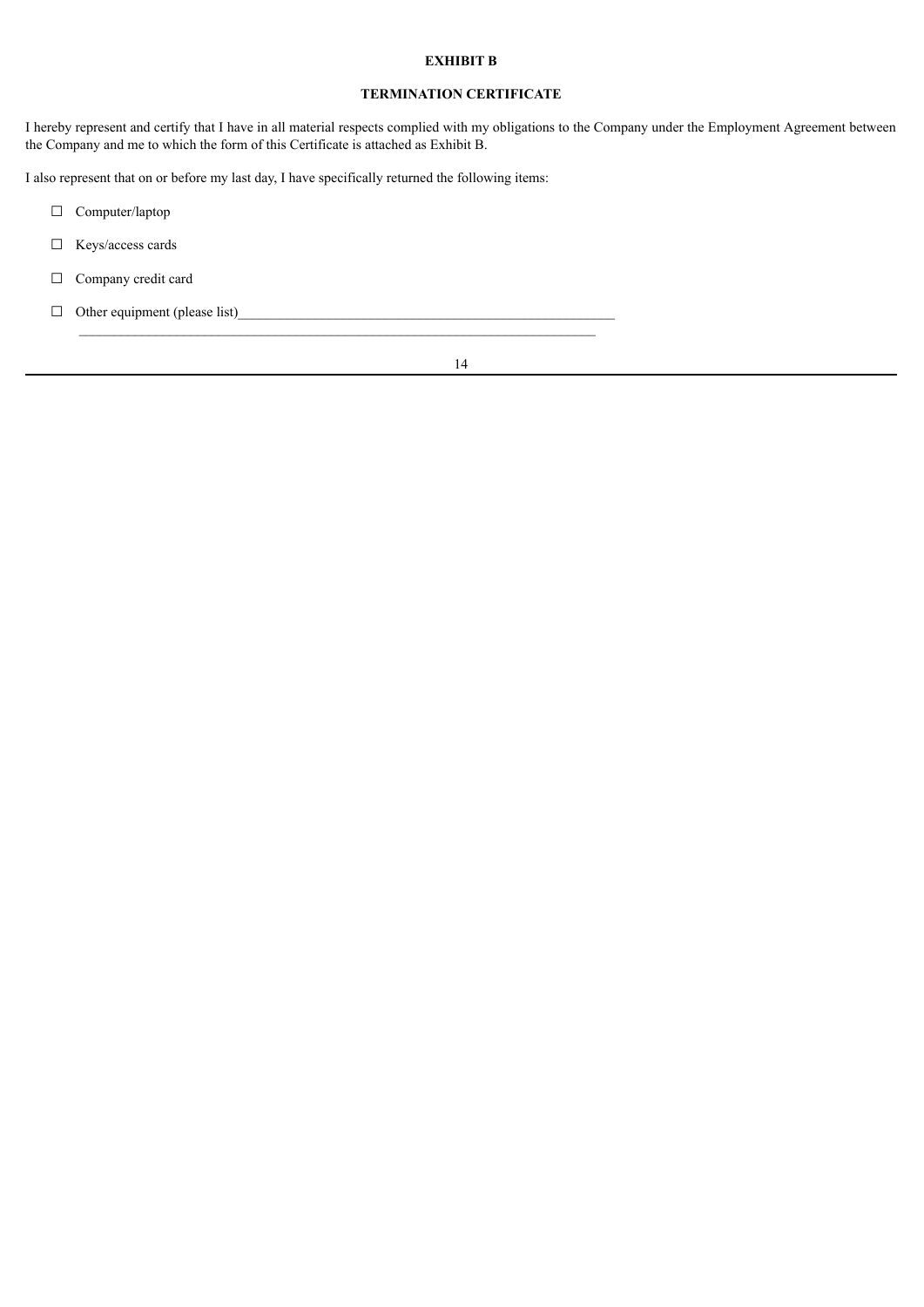#### **EXHIBIT C**

#### **FORM OF SEPARATION AGREEMENT AND RELEASE**

This Separation Agreement ("Agreement") and the Release, which is attached and incorporated by reference as Exhibit A ("Release"), are made by and between Scott C. Neils ("Employee"), and Xtant Medical Holdings, Inc., its affiliates, related or predecessor corporations, subsidiaries, successors and assigns ("Employer").

Employer and Employee (collectively, "Parties") wish to end their employment relationship in an honorable, dignified and orderly fashion. Toward that end, the Parties have agreed to separate according to the following terms.

#### IN CONSIDERATION OF THIS AGREEMENT, THE PARTIES AGREE AS FOLLOWS:

1. Termination. Employee's employment shall end on a date and time Employer shall determine ("Termination Date").

2. Consideration. Employer shall, (1) after receipt of a fully executed Agreement and Release; (2) after expiration of all applicable rescission periods; and (3) provided Employee complies with his obligations under this Agreement, provide Employee with separation benefits ("Consideration") in compliance with Employee's Employment Agreement ("Exhibit B"):

3. Termination of Benefits. Except as otherwise provided by this Agreement, Employee's participation in Employer's employee benefits, bonus, and all other compensation or commission plans, will terminate on the Termination Date, unless otherwise provided by law, or benefit plan. Employee shall receive no compensation or benefits under such plans, except as specifically provided in Section 2 of this Agreement.

4. Execution of Agreement and Release of all Claims. Employee agrees to fully execute this Agreement, and the Release attached as Exhibit A, releasing any and all actual or potential claims which may have arisen at any time during his employment with or termination from employment with Employer. Employee's failure to execute this Agreement and/or Release, or any attempt to rescind this Agreement or that Release, shall terminate this Agreement, and the Parties' respective rights and obligations under this Agreement.

5. Satisfactory Performance and Cooperation During Transition. Employee shall fully cooperate with Employer in responding to questions, providing assistance and information, and defending against claims of any type, and will otherwise assist Employer as Employer may request through Employee's Termination Date ("Transition Period"). More specifically:

a. During the Transition Period, Employee shall reasonably cooperate with Employer as it meets and otherwise communicates/works, with Employer's employees, customers, strategic relationships, consultants, and vendors on the transition of Employee's duties to other individuals. Employee shall be available, upon reasonable notice, during business hours to respond to Employer's questions and electronic communications. Employer shall reimburse Employee for Employee's reasonable out-of-pocket expenses (such reimbursement shall not include compensation for any such time or Employee's attorney's fees) incurred in accordance with this paragraph upon submission of receipts to Employer for such expenses.

b. Employee shall not, absent Employer's specific approval, initiate any form of communication with Employer's employees, customers or strategic partners regarding Employer, Employer's products or Employees, and shall communicate with such persons in the above capacity only in conjunction with person(s) who Employer has designated to participate in such communications.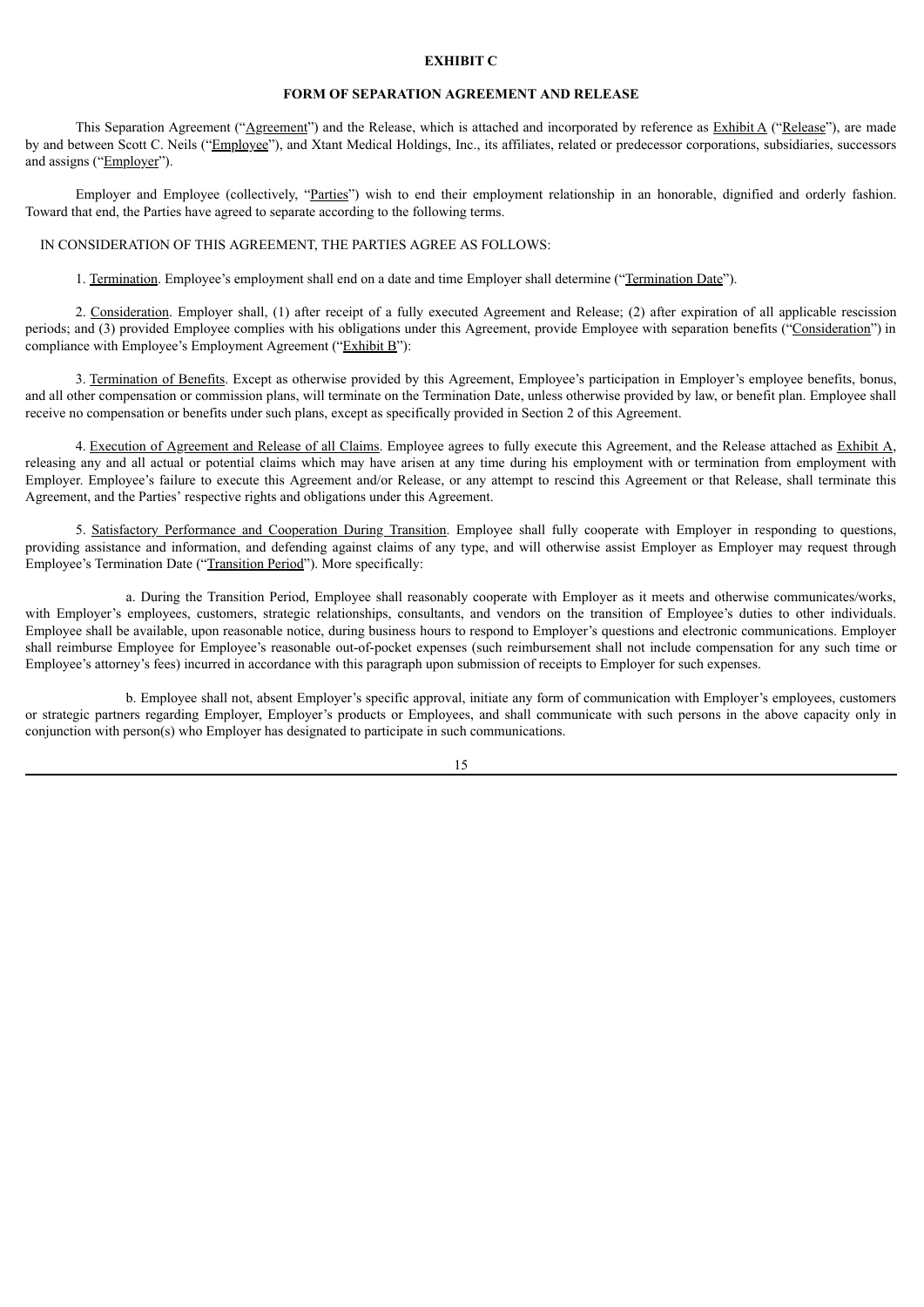6. Stipulation of No Charges. Employee affirmatively represents that he has not filed nor caused to be filed any charges, claims, complaints, or actions against Employer before any federal, state, or local administrative agency, court, or other forum. Except as expressly provided in this Agreement or required by law, Employee acknowledges and agrees that he has been paid all wages, bonuses, compensation, benefits and other amounts that are due, with the exception of any vested right under the terms of a written ERISA-qualified benefit plan. Employee waives any right to any form of recovery or compensation from any legal action, excluding any action claiming this Agreement and Release violate the Age Discrimination in Employment Act ("ADEA") and/or the Older Workers Benefit Protection Act ("OWBPA"), filed or threatened to be filed by Employee or on Employee's behalf based on Employee's employment, terms of employment, or separation from, Employer. Employee understands that any Consideration paid to Employee pursuant to this Agreement may be deducted from any monetary award he may receive as a result of a successful ADEA and/or OWBPA claim or challenge to this Agreement and Release. This does not preclude Employee from eligibility for unemployment benefits, and does not preclude or obstruct Employee's right to file a Charge with the Equal Employment Opportunity Commission ("EEOC").

7. Return of Property. Employee shall return, on or before the Termination Date, all Employer property in Employee's possession or control, including but not limited to any drawings, orders, files, documents, notes, computers, laptop computers, fax machines, cell phones, smart devices, access cards, fobs, keys, reports, manuals, records, product samples, correspondence and/or other documents or materials related to Employer's business that Employee has compiled, generated or received while working for Employer, including all electronically stored information, copies, samples, computer data, disks, or records of such materials. Employee must return to Employer, and Employee shall not retain, any Employer property as previously defined in this section.

8. Agreement Not to Seek Future Employment. Employee agrees that he will never knowingly seek nor accept employment or a consulting/independent contractor relationship with Employer, nor any other entity owned by Xtant Medical Holdings, Inc., either directly or through a consulting firm.

9. Withholding For Amounts Owed to Employer. Execution of this Agreement shall constitute Employee's authorization for Employer to make deductions from Employee's Consideration, for Employee's indebtedness to Employer, or to repay Employer for unaccrued Paid Time Off already taken, employee purchases, wage or benefit overpayment, or other Employer claims against Employee, to the extent permitted by applicable law.

10. Non-Disparagement. Employee agrees that, unless it is in the context of an EEOC or other civil rights or other government enforcement agency investigation or proceeding, Employee will make no critical, disparaging or defamatory comments regarding Employer or any Released Party, as defined in the Release, in any respect or make any comments concerning the conduct or events which precipitated Employee's separation. Furthermore, Employee agrees not to assist or encourage in any way any individual or group of individuals to bring or pursue a lawsuit, charge, complaint, or grievance, or make any other demands against Employer or any Released Party. This provision does not prohibit Employee from participating in an EEOC or other civil rights or other government enforcement agency charge, investigation or proceeding, or from providing testimony or documents pursuant to a lawful subpoena or as otherwise required by law.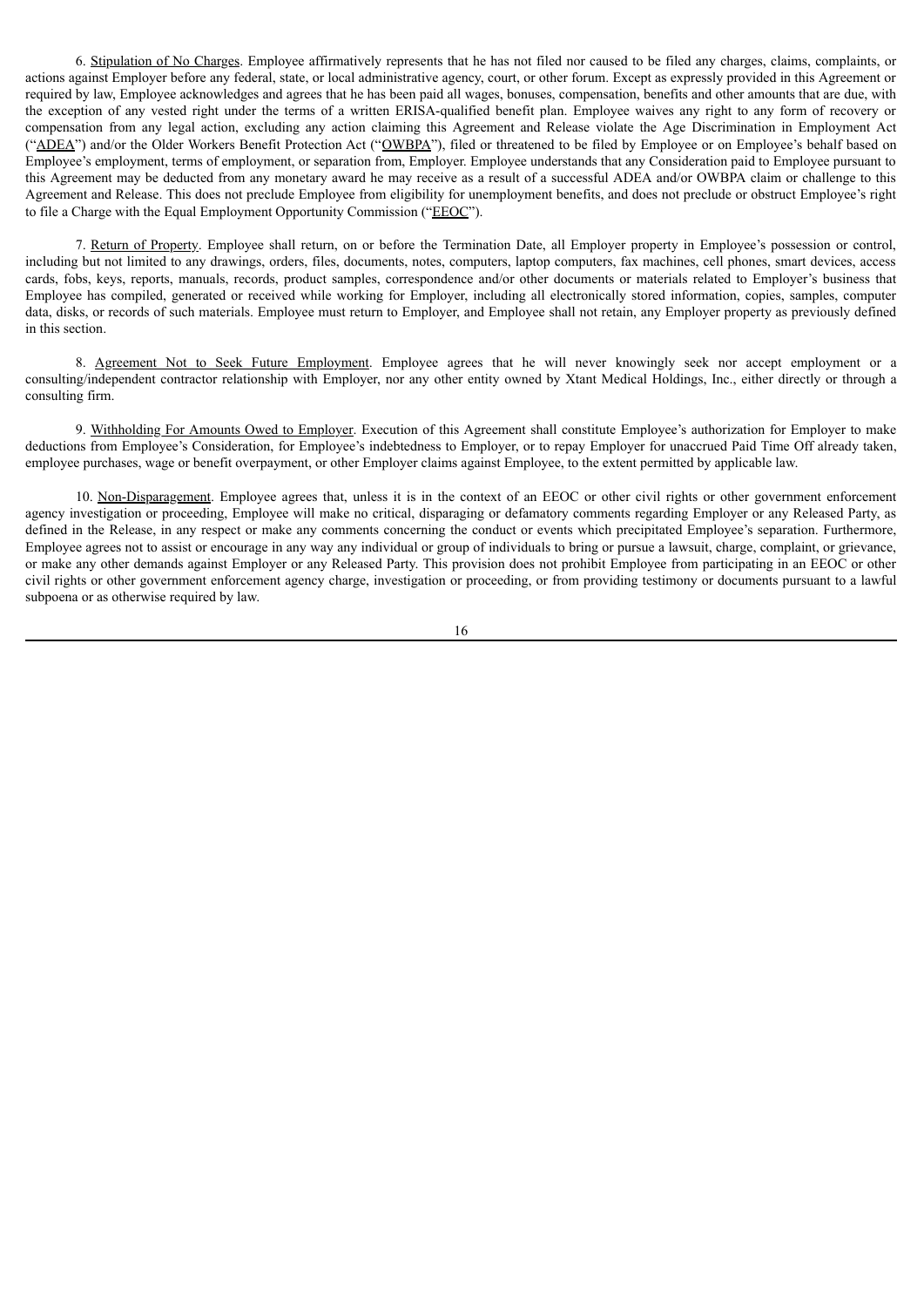11. Compliance with Employment Agreement and Protection of Confidential Information. Employee agrees to comply with the provisions of and the restrictions set forth in his Employment Agreement (Exhibit B). Employee agrees to never divulge or use any trade secrets, confidential information, or other proprietary information of Employer which Employee obtained or to which Employee had access during his employment with Employer. For purposes of this latter obligation, "Confidential Information" means information that is not generally known and that is proprietary to Employer or that Employer is obligated to treat as proprietary. It includes, but is not limited to, information or data of Employer concerning its business, financial statements, patient contact information and data, products, plans, ideas, drawings, designs, concepts, inventions, discoveries, improvements, patent applications, knowhow, trade secrets, prototypes, processes, techniques and other proprietary information. It does not include information that Employee can establish: (i) is already lawfully in the possession of Employee through independent means at the time of disclosure thereof; (ii) is or later becomes part of the public domain through no fault of Employee; (iii) is lawfully received by Employee from a third party having no obligations of confidentiality to Employer; or (iv) is required to be disclosed by order of a governmental agency or by a court of competent jurisdiction. Any information that Employee knows or should reasonably know is Confidential Information, or that Employer treats as Confidential Information, will be presumed to be Confidential Information.

12. Confidentiality. It is the intent of Employer and Employee that the terms of this Agreement be treated as Confidential, except to the extent this Agreement is required to be disclosed under applicable federal securities laws, as determined by Employer. Employee warrants that he has not and agrees that he will not in the future disclose the terms of this Agreement, or the terms of the Consideration to be paid by Employer to Employee as part of this Agreement, to any person other than his attorney, tax advisor, spouse, or representatives of any state or federal regulatory agency, who shall be bound by the same prohibitions against disclosure as bind Employee, and Employee shall be responsible for advising those individuals or agencies of this confidentiality provision. Employee shall not provide or allow to be provided to any person this Agreement, or any copies thereof, nor shall Employee now or in the future disclose the terms of this Agreement to any person, with the sole exception of communications with Employee's spouse, attorney and tax advisor, unless otherwise ordered to do so by a court or agency of competent jurisdiction.

13. Invalidity. In case any one or more of the provisions of this Agreement or Release shall be held invalid, illegal or unenforceable in any respect, the validity, legality and enforceability of the remaining provisions contained in this Agreement and Release will not in any way be affected or impaired thereby.

14. Non-Admissions. The Parties expressly deny any and all liability or wrongdoing and agree that nothing in this Agreement or the Release shall be deemed to represent any concession or admission of such liability or wrongdoing or any waiver of any defense.

15. Governing Law. This Agreement shall be governed by and construed in accordance with the laws of Minnesota, without reference to its choice of law rules. Any action for breach of this Agreement shall be brought in the federal or state court, as appropriate, located in Minnesota.

16. Voluntary and Knowing Action. Employee acknowledges that he has had sufficient opportunity to review the terms of this Agreement and attached Release, and that he has voluntarily and knowingly entered into this Agreement. Employer shall not be obligated to provide any Consideration to Employee pursuant to this Agreement in the event Employee elects to rescind/revoke the Release. The Release becomes final and binding on the Parties upon expiration of the rescission/revocation period, provided Employee has not exercised his option to rescind/revoke the Release. Any attempt by Employee to rescind any part of the Release obligates Employee to immediately return all Consideration under this Agreement to counsel for Employer.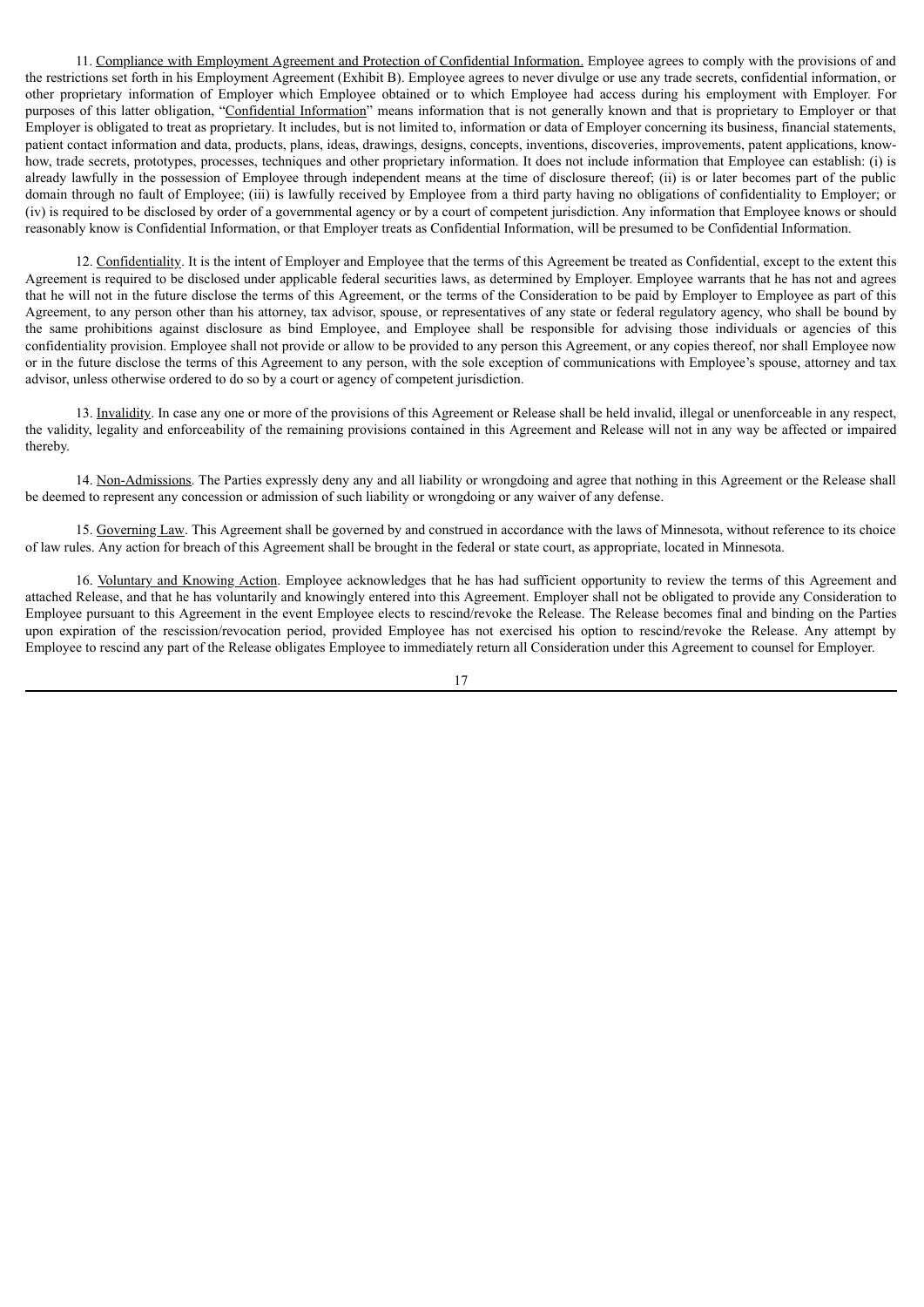17. Legal Counsel and Fees. Except as otherwise provided in this Agreement and the Release, the Parties agree to bear their own costs and attorneys' fees, if any. Employee acknowledges that Employer, by this Agreement, has advised his that he may consult with an attorney of his choice prior to executing this Agreement and the Release. Employee acknowledges that he has had the opportunity to be represented by legal counsel during the negotiation and execution of this Agreement and the Release, and that he understands he will be fully bound by this Agreement and the Release.

18. Modification. This Agreement may be modified or amended only by a writing signed by both Employer and Employee.

19. Successors and Assigns. This Agreement is binding on and inures to the benefit of the Parties' respective successors and assigns.

20. Notices. Any notice, request or demand required or desired to be given hereunder shall be in writing and shall be addressed as follows:

| If to Employer: | Xtant Medical Holdings, Inc.<br>664 Cruiser Lane<br>Belgrade, MT 59714<br>Attention: Chief Executive Officer             |
|-----------------|--------------------------------------------------------------------------------------------------------------------------|
| With a copy to: | Amy Culbert<br>Fox Rothschild LLP<br>Two22 Building - Suite 2000<br>222 South Ninth Street<br>Minneapolis, MN 55402-3338 |
| If to Employee: | Scott C. Neils<br>Address<br>City, State Zip                                                                             |

Either Party may change its address by giving the other Party written notice of its new address.

21. Waivers. No failure or delay by either Party in exercising any right or remedy under this Agreement will waive any provision of this Agreement.

22. Miscellaneous. This Agreement may be executed simultaneously in counterparts, each of which shall be an original, but all of which shall constitute but one and the same agreement.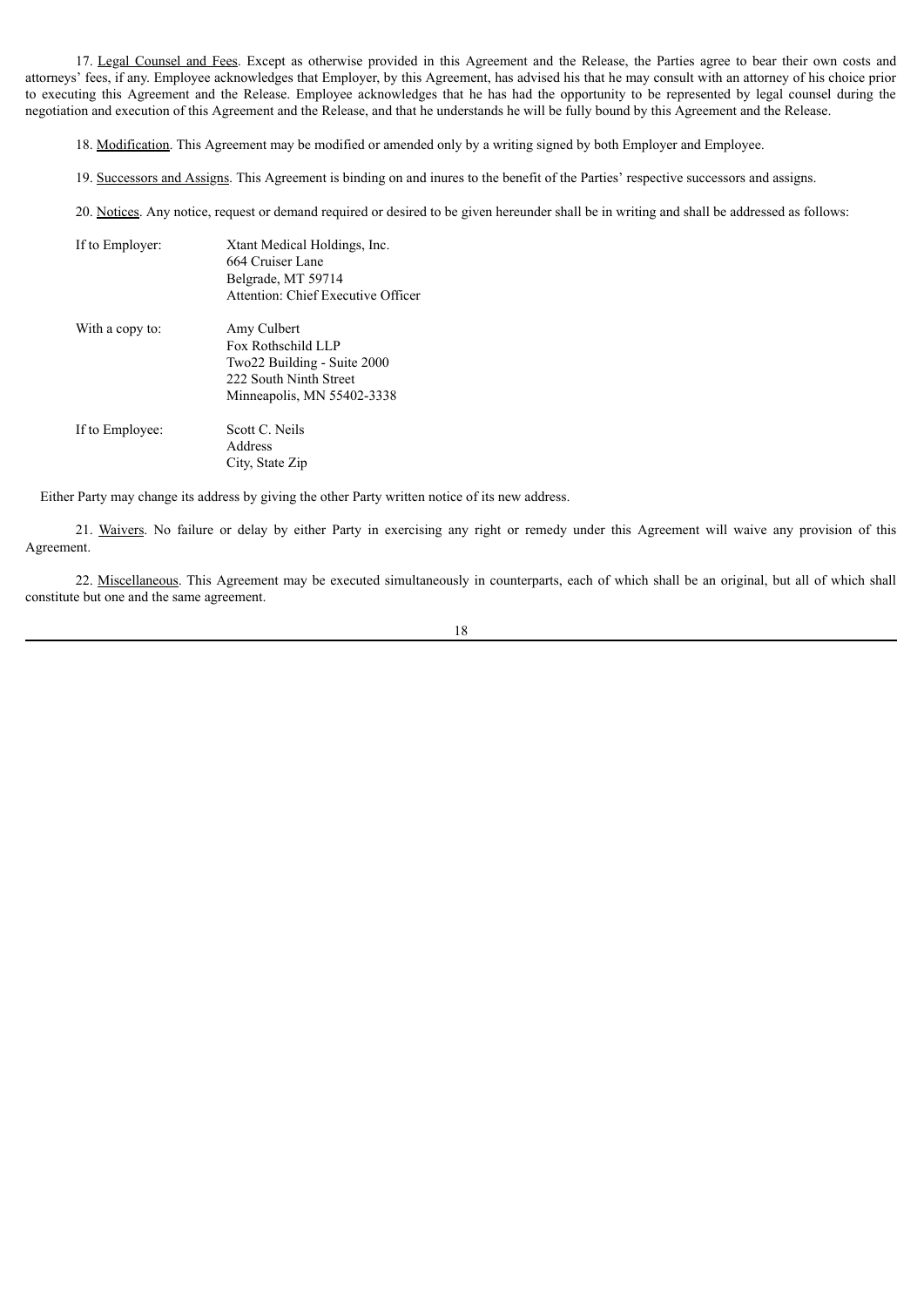23. Entire Agreement. Except for any continuing, post-employment, obligations under Exhibit B, or employment related Employer policy, or as otherwise provided in this Agreement, this Agreement, the attached Release, and Exhibit B are the entire Agreement between Employer and Employee relating to his employment and his separation. Employee understands that this Agreement and the Release cannot be changed unless it is done in writing and signed by both Employer and Employee.

## **EMPLOYEE**

| Scott C. Neils<br>Dated: |                              |  |
|--------------------------|------------------------------|--|
|                          | XTANT MEDICAL HOLDINGS, INC. |  |
| By:                      |                              |  |
| Its:                     |                              |  |

Dated: \_\_\_\_\_\_\_\_\_\_\_, 20\_\_\_\_\_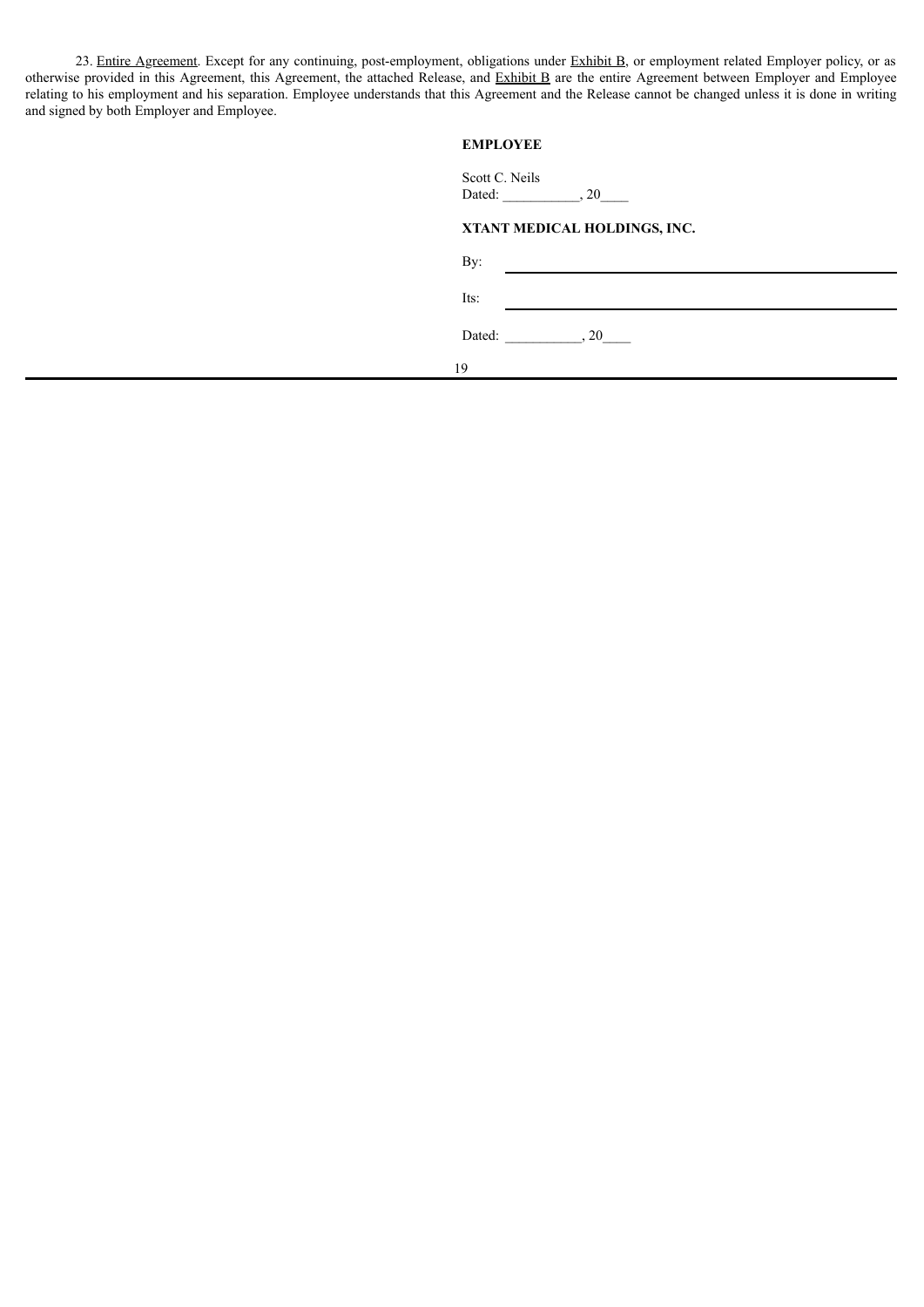#### **RELEASE**

I. **Definitions**. I, Scott C. Neils, intend all words used in this release ("Release") to have their plain meanings in ordinary English. Technical legal words are not needed to describe what I mean. Specific terms I use in this Release have the following meanings:

- A. "I," "Me," and "My" individually and collectively mean Scott C. Neils and anyone who has or obtains or asserts any legal rights or claims through Me or on My behalf.
- B. "Employer" as used in this Release, shall at all times mean Xtant Medical Holdings, Inc. and any affiliates, related or predecessor corporations, parent corporations or subsidiaries, successors and assigns.
- C. "Released Party" or "Released Parties" as used in this Release, shall at all times mean Xtant Medical Holdings, Inc. and its affiliates, related or predecessor corporations, subsidiaries, successors and assigns, present or former officers, directors, shareholders, agents, employees, representatives and attorneys, whether in their individual or official capacities, and its affiliates, related or predecessor corporations, parent corporations or subsidiaries, successors and assigns, present or former officers, directors, shareholders, agents, employees, representatives and attorneys, whether in their individual or official capacities, benefit plans and plan administrators, and insurers, insurers' counsel, whether in their individual or official capacities, and the current and former trustees or administrators of any pension, 401(k), or other benefit plan applicable to the employees or former employees of Employer, in their official and individual capacities.
- D. "My Claims" mean any and all of the actual or potential claims of any kind whatsoever I may have had, or currently may have against Employer or any Released Party, whether known or unknown, that are in any way related to My employment with or separation from employment with Employer, including, but not limited to any claims for: invasion of privacy; breach of written or oral, express or implied, contract; fraud; misrepresentation; violation of the Age Discrimination in Employment Act of 1967 ("ADEA"), 29 U.S.C. § 626, as amended; the Genetic Information Nondiscrimination Act of 2008 ("GINA"), 42 U.S.C. § 2000, et seq., the Older Workers Benefit Protection Act of 1990 ("OWBPA"), 29 U.S.C. § 626(f), Title VII of the Civil Rights Act of 1964 ("Title VII"), 42 U.S.C. § 2000e, et seq., the Americans with Disabilities Act ("ADA"), 42 U.S.C. § 12101, et seq., and as amended ("ADAAA"), the Employee Retirement Income Security Act of 1974 ("ERISA"), as amended, 29 U.S.C. § 1001, et seq., Equal Pay Act ("EPA"), 29 U.S.C. § 206(d), the Worker Adjustment and Retraining Notification Act ("WARN"), 29 U.S.C. § 2101, et seq., the Family and Medical Leave Act ("FMLA"), 29 U.S.C. § 2601, et seq.; National Labor Relations Act, 29 U.S.C. § 141, et seq., the False Claims Act, 31 U.S.C. § 3729, et seq., Anti-Kickback Statute, 42 U.S.C. § 1320a, et seq., the Minnesota Human Rights Act, Minn. Stat. § 363A.01, et seq., Minn. Stat. § 181, et seq., the Minnesota Whistleblower Act, Minn. Stat. § 181.931, et seq., Minn. Stat. § 176.82, the Montana Human Rights Act, Mont. Code Ann. § 49-1-101, et seq., the Montana Wrongful Discharge for Employment Act, Mont. Code Ann. § 39-2-901, et seq., the Montana Wage Payment Act, Mont. Code Ann. § 39-3-201, et. seq., or any and all other Minnesota, Montana and other state human rights or fair employment practices statutes, administrative regulations, or local ordinances, and any other Minnesota, Montana, or other federal, state, local or foreign statute, law, rule, regulation, ordinance or order, all as amended. This includes, but is not limited to, claims for violation of any civil rights laws based on protected class status; claims for assault, battery, defamation, intentional or negligent infliction of emotional distress, breach of the covenant of good faith and fair dealing; promissory estoppel; negligence; negligent hiring; retention or supervision; retaliation; constructive discharge; violation of whistleblower protection laws; unjust enrichment; violation of public policy; and, all other claims for unlawful employment practices, and all other common law or statutory claims.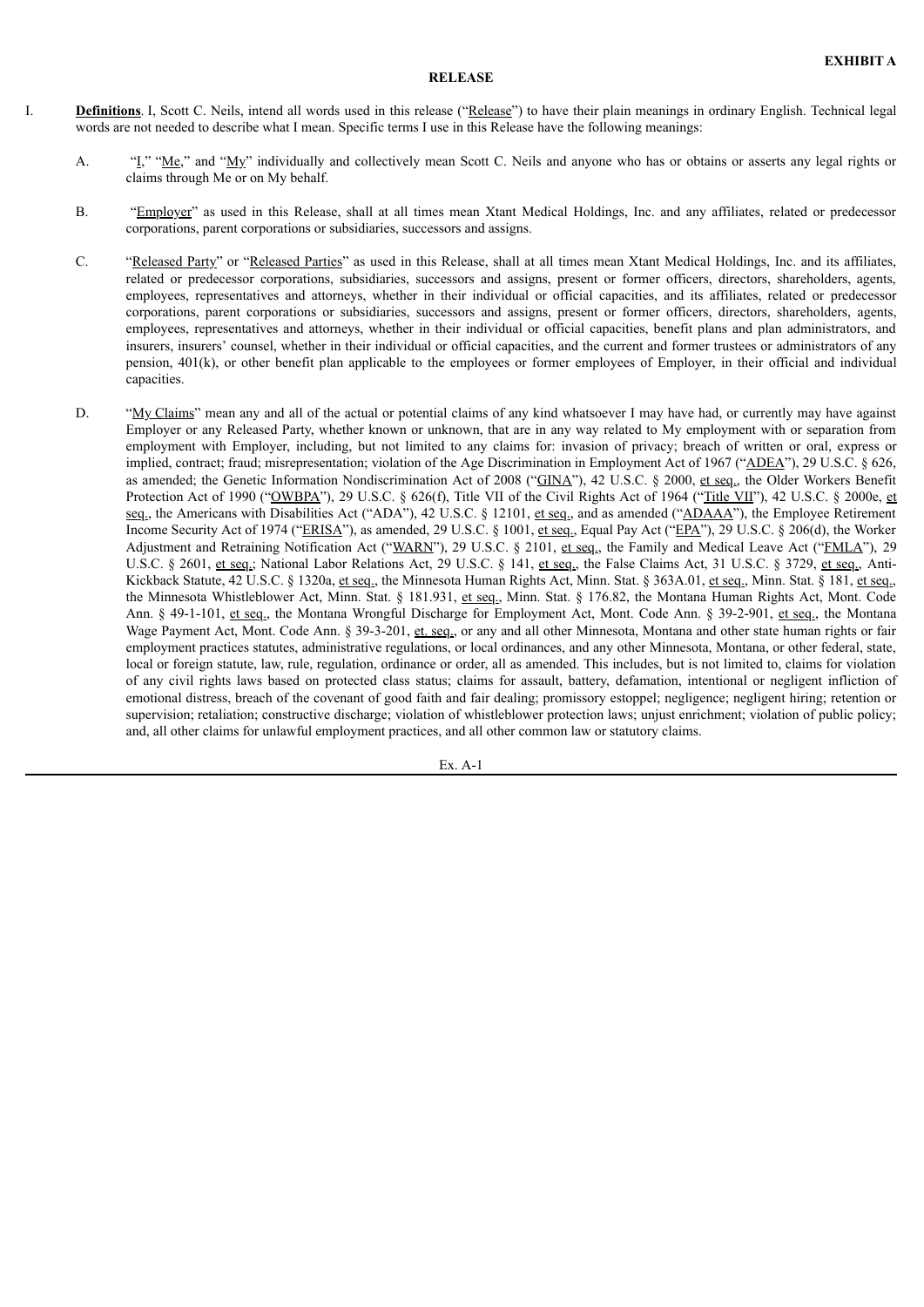- II. **Agreement to Release My Claims.** Except as stated in Section V of this Release, I agree to release all My Claims and waive any rights to My Claims. I also agree to withdraw any and all of My charges and lawsuits against Employer; *except that* I may, but am not required to, withdraw or dismiss, or attempt to withdraw or dismiss, any charges that I may have pending against Employer with the Employment Opportunity Commission ("EEOC") or other civil rights enforcement agency. In exchange for My agreement to release My Claims, I am receiving satisfactory Consideration from Employer to which I am not otherwise entitled by law, contract, or under any Employer policy. The Consideration I am receiving is a full and fair consideration for the release of all My Claims. Employer does not owe Me anything in addition to what I will be receiving according to the Separation Agreement which I have signed.
- III. **Unknown Claims.** In waiving and releasing any and all actual, potential, or threatened claims against Employer, whether or not now known to me, I understand that this means that if I later discover facts different from or in addition to those facts currently known by me, or believed by me to be true, the waivers and releases of this Release will remain effective in all respects – despite such different or additional facts and my later discovery of such facts, even if I would not have agreed to the Separation Agreement and this Release if I had prior knowledge of such facts.
- IV. **Confirmation of No Claims, Etc.** I am not aware of any other facts, evidence, allegations, claims, liabilities, or demands relating to alleged or potential violations of law that may give rise to any claim or liability on the part of any Released Party under the Securities Exchange Act of 1934, the Sarbanes–Oxley Act of 2002, the Dodd-Frank Wall Street Reform and Consumer Protection Act, the False Claims Act, the Anti-kickback Statute. I understand that nothing in this Release interferes with My right to file a complaint, charge or report with any law enforcement agency, with the Securities and Exchange Commission ("SEC") or other regulatory body, or to participate in any manner in an SEC or other governmental investigation or proceeding under any such law, statute or regulation, or to require notification or prior approval by Employer of any such a complaint, charge or report. I understand and agree, however, that I waive My right to recover any whistleblower award under the Securities Exchange Act of 1934, the Sarbanes–Oxley Act of 2002, the Dodd-Frank Wall Street Reform and Consumer Protection Act, or other individual relief in any administrative or legal action whether brought by the SEC or other governmental or law enforcement agency, Me, or any other party, unless and to the extent that such waiver is contrary to law. I agree that the Released Parties reserve any and all defenses which they might have against any such allegations or claims brought by Me or on My behalf. I understand that Employer is relying on My representations in this Release and related Separation Agreement.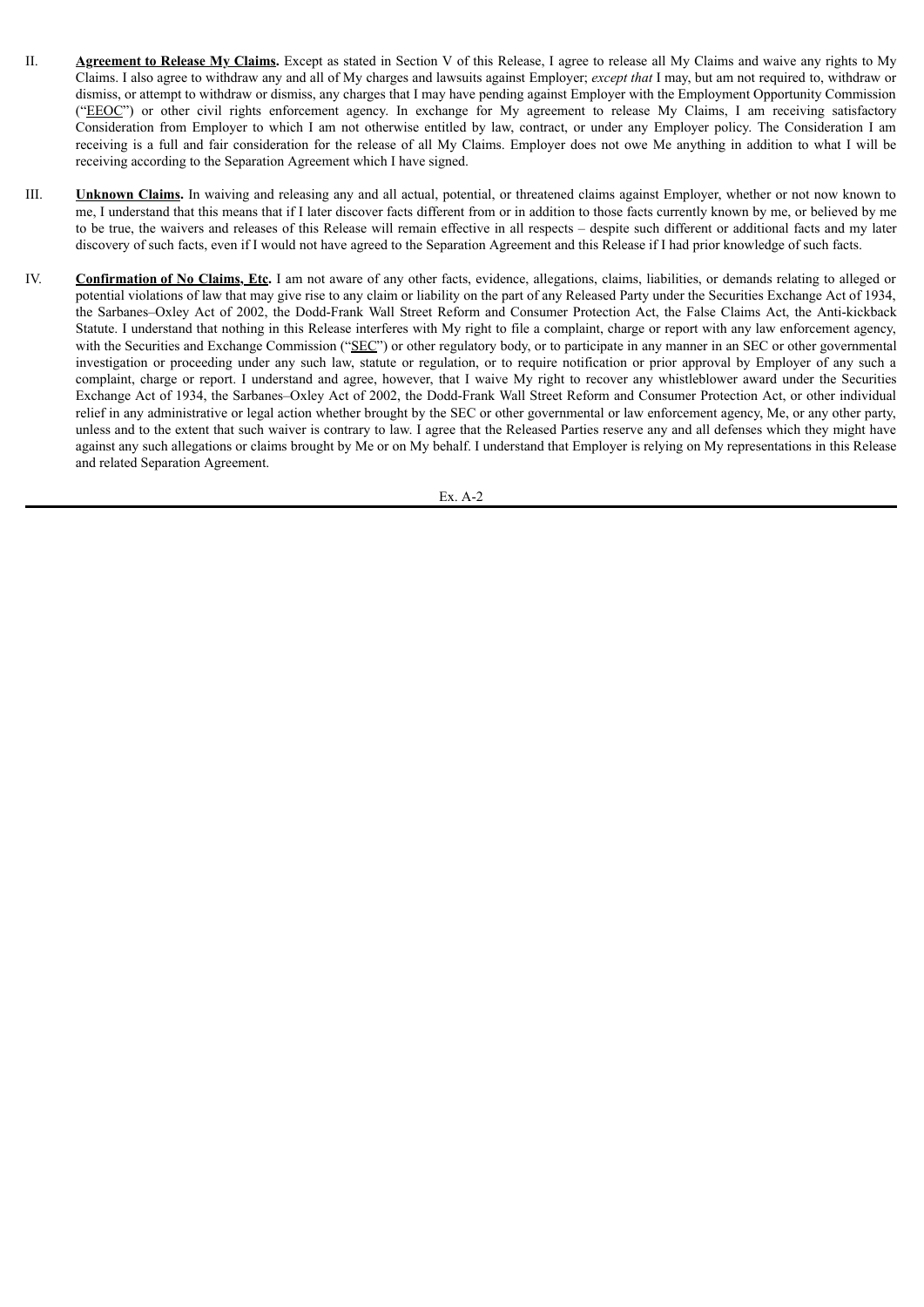### V. **Exclusions from Release**.

- A. The term "Claims" does not include My rights, if any, to claim the following: unemployment insurance benefits; workers compensation benefits; claims for My vested post-termination benefits under any 401(k) or similar retirement benefit plan; My rights to group medical or group dental insurance coverage pursuant to section 4980B of the Internal Revenue Code of 1986, as amended ("COBRA"); My rights to enforce the terms of this Release; or My rights to assert claims that are based on events occurring after this Release becomes effective.
- B. Nothing in this Release interferes with My right to file or maintain a charge with the Equal Employment Opportunity Commission or other local civil rights enforcement agency, or participate in any manner in an EEOC or other such agency investigation or proceeding. I, however, understand that I am waiving My right to recover individual relief including, but not limited to, back pay, front pay, reinstatement, attorneys' fees, and/or punitive damages, in any administrative or legal action whether brought by the EEOC or other civil rights enforcement agency, Me, or any other party.
- C. Nothing in this Release interferes with My right to challenge the knowing and voluntary nature of this Release under the ADEA and/or OWBPA.
- D. I agree that Employer reserves any and all defenses, which it has or might have against any claims brought by Me. This includes, but is not limited to, Employer's right to seek available costs and attorneys' fees as allowed by law, and to have any monetary award granted to Me, if any, reduced by the amount of money that I received in consideration for this Release.
- VI. **Older Workers Benefit Protection Act.** The Older Workers Benefit Protection Act applies to individuals age 40 and older and sets forth certain criteria for such individuals to waive their rights under the Age Discrimination in Employment Act in connection with an exit incentive program or other employment termination program. I understand and have been advised that, if applicable, the above release of My Claims is subject to the terms of the OWBPA. The OWBPA provides that a covered individual cannot waive a right or claim under the ADEA unless the waiver is knowing and voluntary. If I am a covered individual, I acknowledge that I have been advised of this law, and I agree that I am signing this Release voluntarily, and with full knowledge of its consequences. I understand that Employer is giving Me twenty-one (21) days from the date I received a copy of this Release to decide whether I want to sign it. I acknowledge that I have been advised to use this time to consult with an attorney about the effect of this Release. If I sign this Release before the end of the twenty-one (21) day period it will be My personal, voluntary decision to do so, and will be done with full knowledge of My legal rights. I agree that material and/or immaterial changes to the Separation Agreement or this Release will not restart the running of this consideration period. I also acknowledge that the Separation Agreement, this Release and any other attachments or exhibits have each been written in a way that I understand.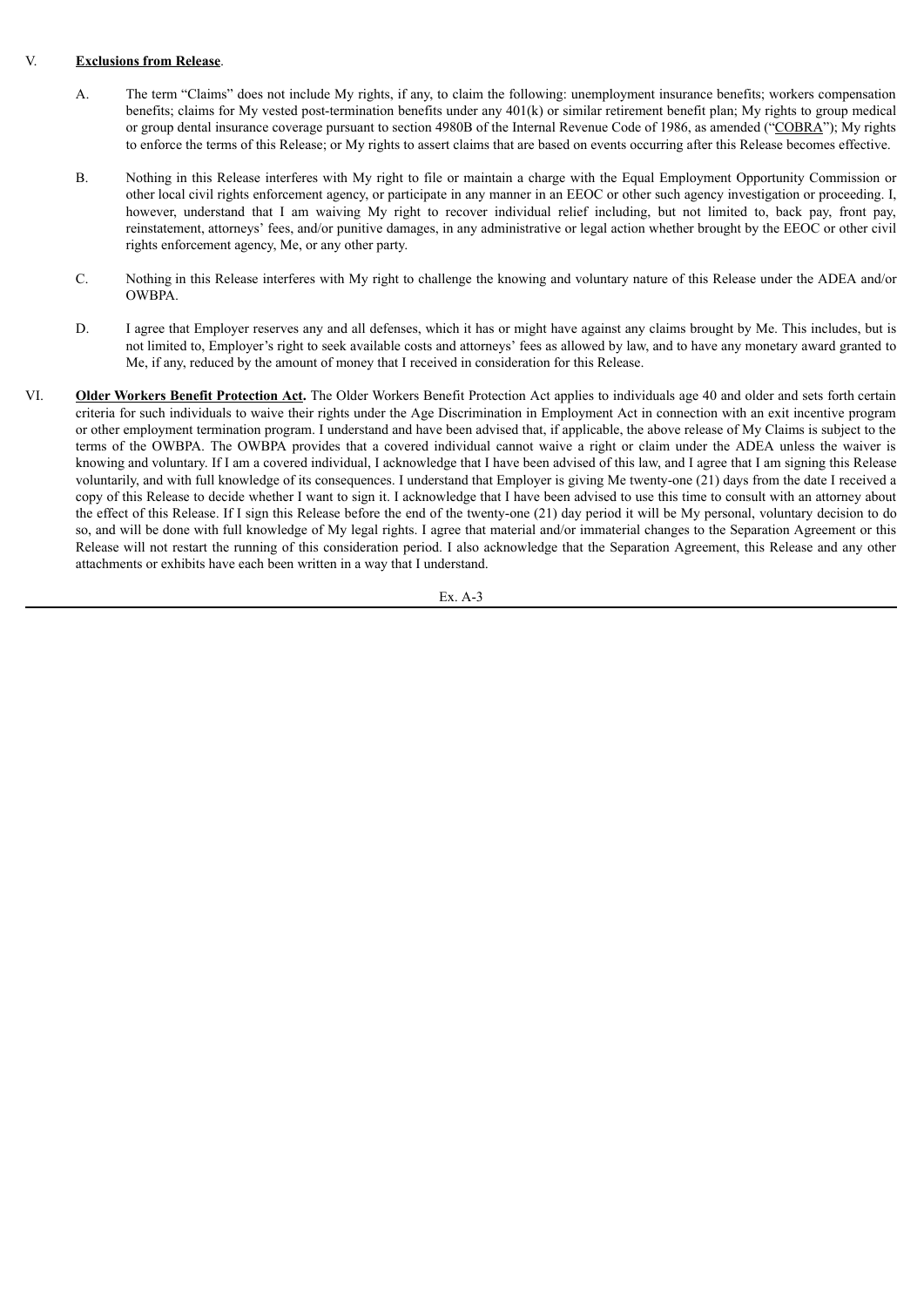VII. **Right to Rescind and/or Revoke.** I understand that insofar as this Release relates to My rights under the Age Discrimination in Employment Act ("ADEA") it shall not become effective or enforceable until seven (7) days after I sign it, and as it relates to my claims under the Minnesota Human Rights Act ("MHRA"), it shall not become effective or enforceable until fifteen (15) days after I sign it. I also have the right to revoke this Release insofar as it extends to potential claims under the ADEA by written notice to the Employer as set forth below within seven (7) calendar days following My signing of this Release, and within fifteen (15) calendar days as to waiver of any claims I may have under the MHRA. Any such rescission or revocation must be in writing and hand-delivered to Employer or, if sent by mail, postmarked within the applicable rescission or revocation period, sent by certified mail, return receipt requested, and addressed as follows:

A. post-marked within the applicable seven (7) or fifteen (15) day rescission or revocation period;

B. properly addressed to:

Chief Executive Officer Xtant Medical Holdings, Inc. 664 Cruiser Lane Belgrade, MT 59714

and

C. sent by certified mail, return receipt requested.

I understand that the Consideration I am receiving for settling and releasing My Claims is contingent upon My agreement to be bound by the terms of this Release. Accordingly, if I decide to rescind or revoke this Release, I understand that I am not entitled to the Consideration described in the Separation Agreement. I further understand that if I attempt to rescind or revoke My release of any claim, I must immediately return to Employer all Consideration I have received under My Agreement.

VIII. **I Understand the Terms of this Release.** I have had the opportunity to read this Release carefully and understand all its terms. I have had the opportunity to review this Release with My own attorney. In agreeing to sign this Release, I have not relied on any oral statements or explanations made by Employer, including its employees or attorneys. I understand and agree that this Release and the attached Agreement contain all the agreements between Employer and Me. We have no other written or oral agreements.

| Scott C. Neils |  |
|----------------|--|
| Dated:         |  |